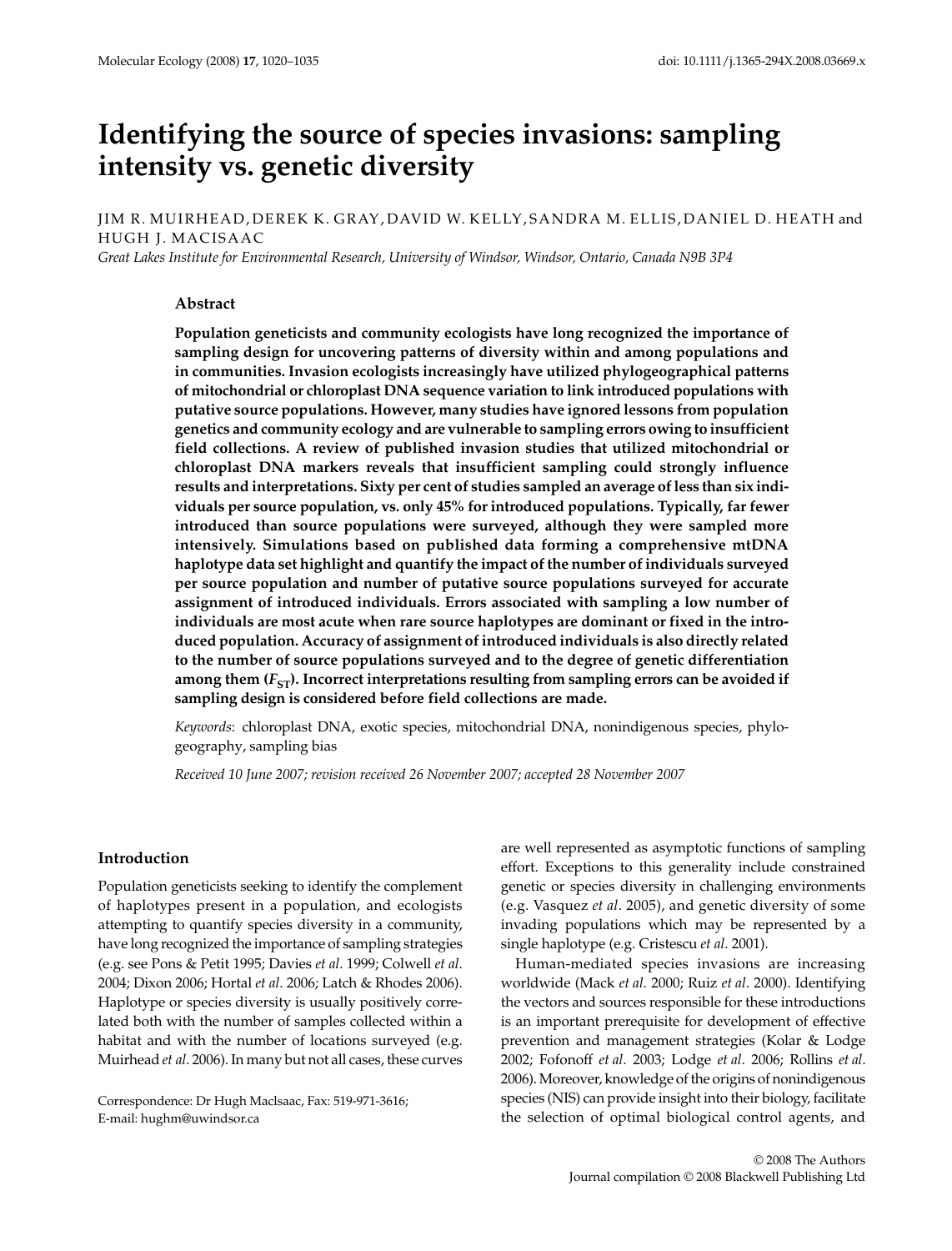provide information on the history of invasion and human transport (Collins *et al*. 2002; Downie 2002; Cognato *et al*. 2005; Goolsby *et al*. 2006). Determining the source of NIS is also essential for ecological and evolutionary studies. For example, data collected from the genuine source provides an evolutionary baseline that allows comparisons of phenotypic traits, allele frequencies, and genetic diversity among introduced and native populations (Wares *et al*. 2005). Moreover, ecological studies designed to explore determinants of invasion success often require information on the source of introduced individuals to facilitate the selection of appropriate contrast groups (Colautti *et al*. 2004; Hierro *et al*. 2005).

Two differing approaches are available for identifying the source of NIS invasions. If the introduction vector is known, information on trade routes and patterns can be combined with data on the species' distribution to identify probable donor regions (Ruiz & Carlton 2003; Drake & Lodge 2004; Tatem & Hay 2007). This approach identifies the dominant invasion pathways, which can then be targeted for management efforts aimed at reducing propagule pressure to vulnerable destinations (Rouget & Richardson 2003; Verling *et al*. 2005). However, this method provides only coarse resolution, and does not definitively link an introduced population with a specific source. An alternative approach uses genetic markers to assess the relationship between introduced and putative source populations. This approach can be subdivided into methods based upon phylogeography and those based upon population genetics. The former combines genealogical and geographical information to reconstruct the history of an invasion, while the latter uses individual assignment based on allele proportions to assess the likelihood that an individual belongs to a specific population (Avise 2000). Strengths and weaknesses of these approaches were reviewed by Wares *et al*. (2005).

A variety of markers are available to provide data for phylogeographical and allele frequency analyses, including mitochondrial DNA (mtDNA), chloroplast DNA (cpDNA), microsatellite DNA, introns, amplified fragment length polymorphisms (AFLP) and randomly amplified polymorphic DNA (RAPD). The utility of these markers has been reviewed in several studies (Bossart & Prowell 1998; Cruzan 1998; Davies *et al*. 1999; Sunnucks 2000; Manel *et al*. 2005; Bazin *et al*. 2006; Selkoe & Toonen 2006).

Problems relating to sampling may hinder the successful use of molecular markers to identify the source of NIS populations. These problems relate to the number of individuals sampled per source population and/or the number of putative source populations surveyed, issues wellrecognized but rarely quantified in population genetics and community ecology. In this study, we take two approaches to highlight sampling problems in the invasive species literature. First, we review published studies that used

either mtDNA or cpDNA markers to identify the source(s) of NIS populations. Second, we conduct simulations with an mtDNA database for the amphipod *Gammarus tigrinus,* which is native to the Atlantic seaboard of North America but introduced to Europe and to the Great Lakes. These simulations highlight and quantify the impact of the number of individuals sampled in source populations, the number of source populations surveyed, and the degree of genetic differentiation between source populations for correct assignment of individuals to source populations.

### **Methods**

#### *Sampling characteristics of mtDNA and cpDNA studies*

We reviewed studies of mtDNA and cpDNA to highlight sampling problems, as they are among the most commonly used markers for determining the source of NIS introductions (e.g. Soltis & Soltis 1998; Roderick 2004). Our findings, however, should be applicable to studies that utilized other markers as our focus is on sampling issues rather than on specific markers. The popularity of these markers for identifying sources of NIS derives from several characteristics that make them suited to this task. First, the rapid sequence divergence of mtDNA compared with nuclear DNA provides the resolution required to distinguish among source populations despite relatively short histories of isolation (Avise 2000). Although sequence divergence is not as rapid in cpDNA, informative levels of intraspecific variation have been found in many species (Hamilton 1999; McIvor *et al*. 2001). Second, maternal inheritance of cpDNA in angiosperms and mtDNA in animals helps to retain the genetic structure that originated during the introduction, as it is subject to neither introgression nor recombination, as are nuclear markers (Avise *et al*. 1987; Gaskin *et al*. 2005). Third, universal primers are available for certain mtDNA and cpDNA genes, allowing for rapid data collection without dedicating effort to novel primer development (Simon *et al*. 1994; Soltis & Soltis 1998).

Mitochondrial and cpDNA-based studies for identifying sources of NIS are typically performed within a phylogeographical framework, as this type of sequence data represents one set of rigidly linked loci, limiting the power of frequency-based assignment methods (Epifanio *et al*. 1995; Avise 2000). Within this framework, several sources of variation can hinder the ability to identify the native source population(s). First, sequence variation in the marker used for the study must be high enough to resolve relationships below the species level. Certain markers, such as the *rbcL* gene in plant chloroplasts, usually fail to provide the required resolution (Soltis & Soltis 1998). Fortunately, particular sequences — such as intragenic chloroplast regions and the mitochondrial control region — evolve rapidly at the nucleotide level, potentially allowing for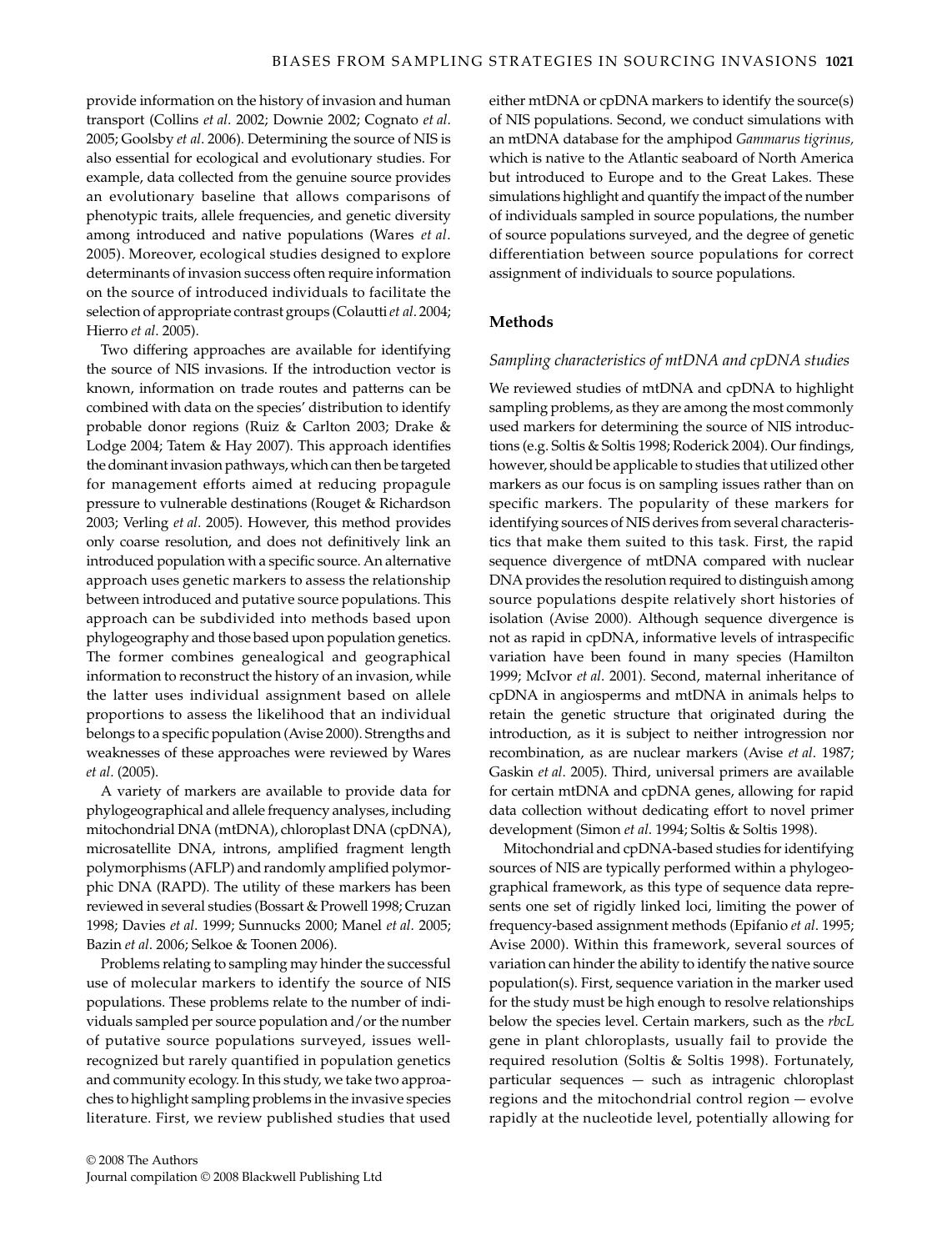**Table 1** Descriptors used to search the ISI Web of Knowledge database for studies employing mt and cpDNA to trace the origins of NIS. Descriptors were entered in the Title/Keyword/Abstract fields and searches were run in the following combinations: A with C and D, B with C and D

| Descriptors          |                       |                   |                   |  |  |
|----------------------|-----------------------|-------------------|-------------------|--|--|
| $\mathbf{A}$         | B                     | C                 | D                 |  |  |
| Biological invasions | Alien species         | Mitochondrial DNA | Phylogenetics     |  |  |
| Invasions            | Nonindigenous species | Molecular marker  | Phylogeography    |  |  |
| Introduction         | Introduced species    | <b>COI</b>        | Invasion genetics |  |  |
|                      | Invasive species      | Cytochrome b      | Source            |  |  |
|                      |                       | Chloroplast DNA*  |                   |  |  |
|                      |                       | CpDNA             |                   |  |  |
|                      |                       | RbcL              |                   |  |  |
|                      |                       |                   |                   |  |  |

discrimination among source populations (Avise *et al*. 1987; Hamilton 1999; but see Davies *et al*. 1999). Second, sufficient phylogeographical structure must be present to discriminate among sources. Avise (2000) categorized the outcomes of phylogeographical studies along a continuum from highly structured (i.e. deep gene tree, major allopatric lineages) to those showing little structure (i.e. shallow gene tree, sympatric lineages). In the latter case, it may be more difficult to assign introduced individuals to native populations that are genetically homogeneous or nondifferentiated (Wares *et al*. 2005). Third, the number of individuals sampled per source population and the number of source populations sampled must also be considered, and both must be sufficient to uncover true phylogeographical patterns (Neigel & Avise 1993; Templeton *et al*. 1995; Hedin & Wood 2002; Morando *et al*. 2003; Templeton 2004). The number of source populations surveyed must be high enough to provide a high probability of including the genuine source population.

Phylogeographical methods can use haplotype matching or genetic distance methods to source individuals to geographically structured native populations; however, both approaches generally do not provide statistical confidence estimates (e.g. Knowles & Maddison 2002). The source of an individual can be inferred by matching of population-specific haplotypes from the native range, or from the introduced range in cases of secondary invasions (Cristescu *et al*. 2001; Castilla *et al*. 2002). In the event that a population-specific haplotype is not identified, the general source region for the introduced individual can be inferred from haplotype similarity (i.e. minimum genetic distance) to genetically structured source populations (Slade & Moritz 1998; Collins *et al*. 2002). The ability to recover shared, population-specific haplotypes, or haplotypes closely related to those of an introduced population, can be affected by the number of individuals sampled per source population and the number of source populations. An ideal sampling strategy would involve collecting a large number of individuals from each population in a nonindigenous species' native and introduced range. However, limited resources or access often precludes this strategy, resulting in sampling of fewer individuals per source population or of a reduced number of source populations (Downie 2002). If the aim of a study is to identify a larger source region, then increasing the number of sources sampled and decreasing the number of surveyed individuals per population would maximize genetic diversity recovered in the study and increase the likelihood of identifying haplotypes closely related to those of introduced individuals (Lynch & Crease 1990; Pons & Petit 1995). However, if the goal is to identify the actual source population, it might be necessary to increase the number of individuals per population that are surveyed, as the probability of recovering specific haplotypes is directly related to the number of individuals sampled and to haplotype frequencies (Ott 1992; B-Rao 2001). Small sample sizes and the presence of rare haplotypes can render difficult the recovery of all haplotypes in a population, decreasing the likelihood of finding haplotypes that match those of introduced individuals (Crossa 1989; B-Rao 2001). Given such trade-offs, and the variety of species and systems assessed, researchers may take a variety of approaches when conducting studies to identify the source population of NIS.

We conducted a search of the ISI database using pairs of keywords (Table 1) to identify studies that utilized either of our markers to determine the source of NIS invasions. Publication dates ranged from 1994 through 2006 (Appendix 1). To gauge the number of individuals sampled per source population and the number of source populations analysed from previous studies, we investigated only those species with clearly defined native and introduced distributions. Limiting the data set in this manner allowed us to readily identify the number of individuals sampled per source population and the number of source populations surveyed for all populations. Recovered studies were chiefly concerned with tracing human-mediated introductions rather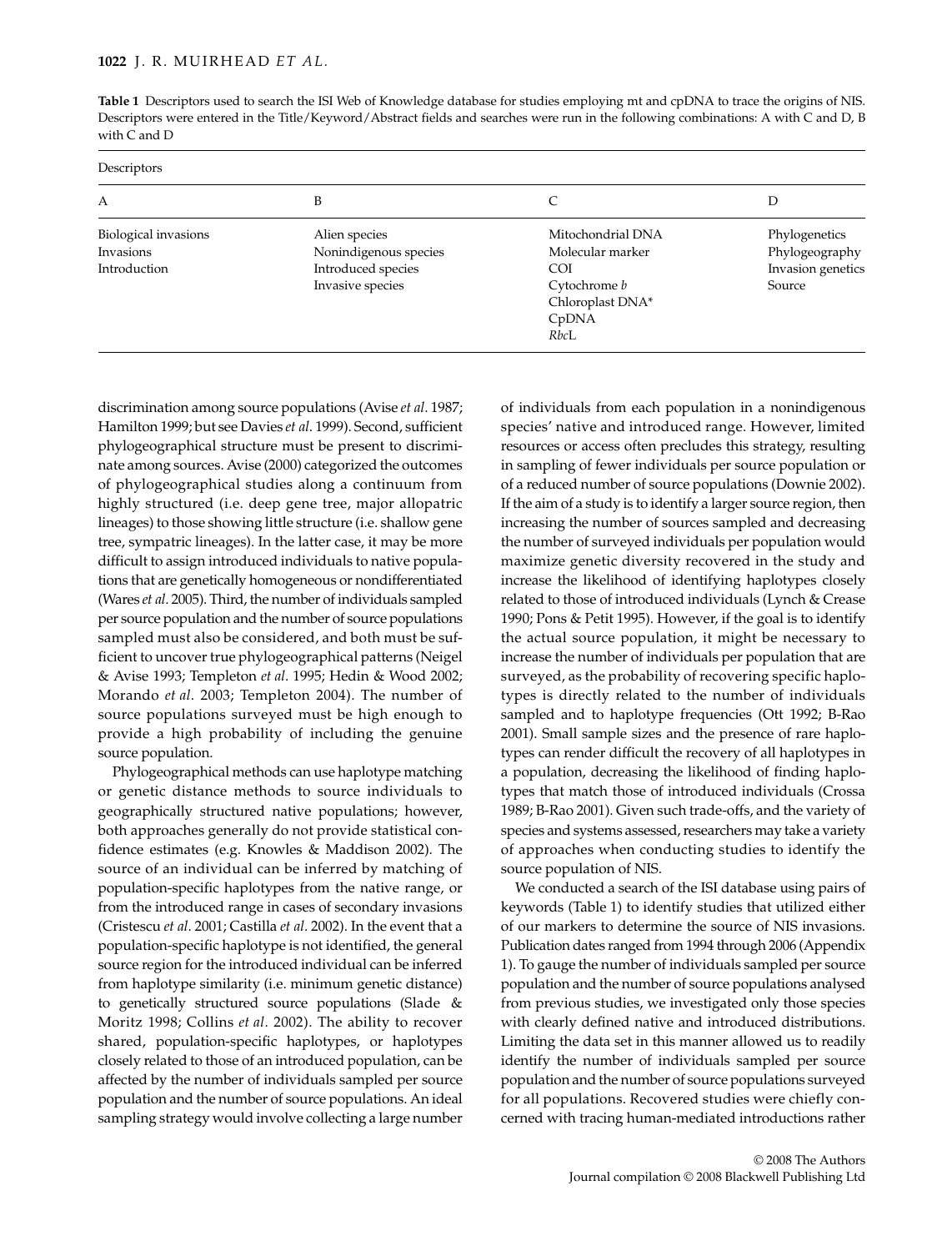than range expansions and invasions in evolutionary time. We excluded studies that used length polymorphisms as opposed to sequence data to ensure that recovered studies had comparable levels of phylogenetic resolution (Wilson *et al*. 1989).

Sampling effort may depend on the conspicuousness, perceived importance, or ease of collection and transport of different taxa. To explore this, we conducted nonparametric analyses of variance tests (Kruskal–Wallis) to determine whether the number of individuals sampled or number of populations surveyed varied across taxa (aquatic invertebrates, insects, fishes, plants, mammals, reptiles, and amphibians) in each of native and introduced ranges. Linear regression was utilized to determine whether mean number of haplotypes recovered was related to the mean individuals sampled per source population or to the number of source populations studied. We also used linear regression to assess whether mean number of individuals sampled per population  $\log(x + 1)$ ] changed through time.

#### *Simulations with an mtDNA database*

We conducted Monte Carlo simulations using an original data set to explore how sampling errors could influence identification of sources of introduced species (see Kelly *et al*. 2006a). We chose to base our simulations on an extensive, published mtDNA sequence data set to provide assurance that the baseline sequence data were realistic; however, we re-sampled and re-assigned those data to generate quantitative simulations of specific invasion and source population scenarios not present in the original data. Specifically, we sought to quantify both the effect of the number of individuals surveyed per source population and the number of source populations surveyed on the ability to correctly identify the source of an NIS. We used a comprehensive data set of mtDNA sequences for the amphipod *Gammarus tigrinus*, a species that is native to tidal estuaries of eastern North America but introduced to fresh and brackish waters throughout Europe as well as the Laurentian Great Lakes (Kelly *et al*. 2006a).

In our first set of simulations, we sought to determine the importance of the number of individuals surveyed per native (source) population. The model was created in r (R Development Core Team 2007) with additional packages nnet (Venables & Ripley 2002), ape (Paradis *et al*. 2005), matrix (Bates & Maechler 2007), and phylogr (Díaz-Uriarte & Garland 2007). The data set for the source range consisted of sequences for 177 individuals from nine populations (Appendix 2). The Delaware Estuary was selected as the source for an introduced population, based upon the results of Kelly *et al*. (2006a). Our survey of this population revealed nine haplotypes consisting of 12 individuals of the most common haplotype, 7, 4 and 2 individuals of the next most common forms, and one individual each of

the five remaining haplotypes. For each of 200 bootstrap iterations, 10 individuals from the Delaware Estuary were randomly selected to act as colonists for a simulated introduced population. Nine individuals from each source population were then randomly chosen without replacement. We chose nine individuals per source population for the upper limit as a higher value would have required that we drop native populations with fewer than 10 individuals (i.e. St. John estuary; Appendix 2). Pairwise minimum genetic distances based on the Kimura 2-parameter model (Kimura 1980) were calculated between individuals from the introduced and native populations. We chose this model since it is one of the more common ones used in invasion literature. This process was repeated, decreasing the number of individuals surveyed per native population progressively to two. During each bootstrap iteration, every introduced individual was matched to a native population based upon exact haplotype matching of individuals or, in the absence of a match, by minimum pairwise genetic distance. In the event where minimum genetic distance was tied among individuals from different native populations, the introduced individual was randomly matched to an individual from one of these populations. This form of matching is relatively unbiased as resampling randomizes haplotype matches with each bootstrap iteration. In addition, the number of iterations should be sufficient to track rare misclassification events. To determine if the source population had been correctly identified (classification accuracy), we determined the proportion of introduced individuals that were matched to the known source, the Delaware Estuary.

We estimated assignment confidence for each of the 10 simulated introduced individuals, *ci* , by:

$$
c_i = \left(1 - \frac{\min d_{ij}}{\frac{1}{m} \sum_{j=1}^{m} d_{ij}}\right),
$$

where min  $d_{ij}$  is the assigned (i.e. minimum) genetic distance between introduced individual *i* and source individual*, j*. Here, the denominator is simply the average genetic distance between an introduced individual and all source individuals. Assignment confidence ranges from 0 to 1, with 1 indicating an exact match.

Additional analyses were conducted to determine the influence of haplotype frequencies in the introduced population on classification accuracy for differing numbers of individuals per native population. Many studies have revealed that haplotypic composition is a subset of that found in native populations, although some studies have revealed fixation of rare native (e.g. Cristescu *et al*. 2001; Hänfling *et al*. 2002; Kelly *et al*. 2006a) or common native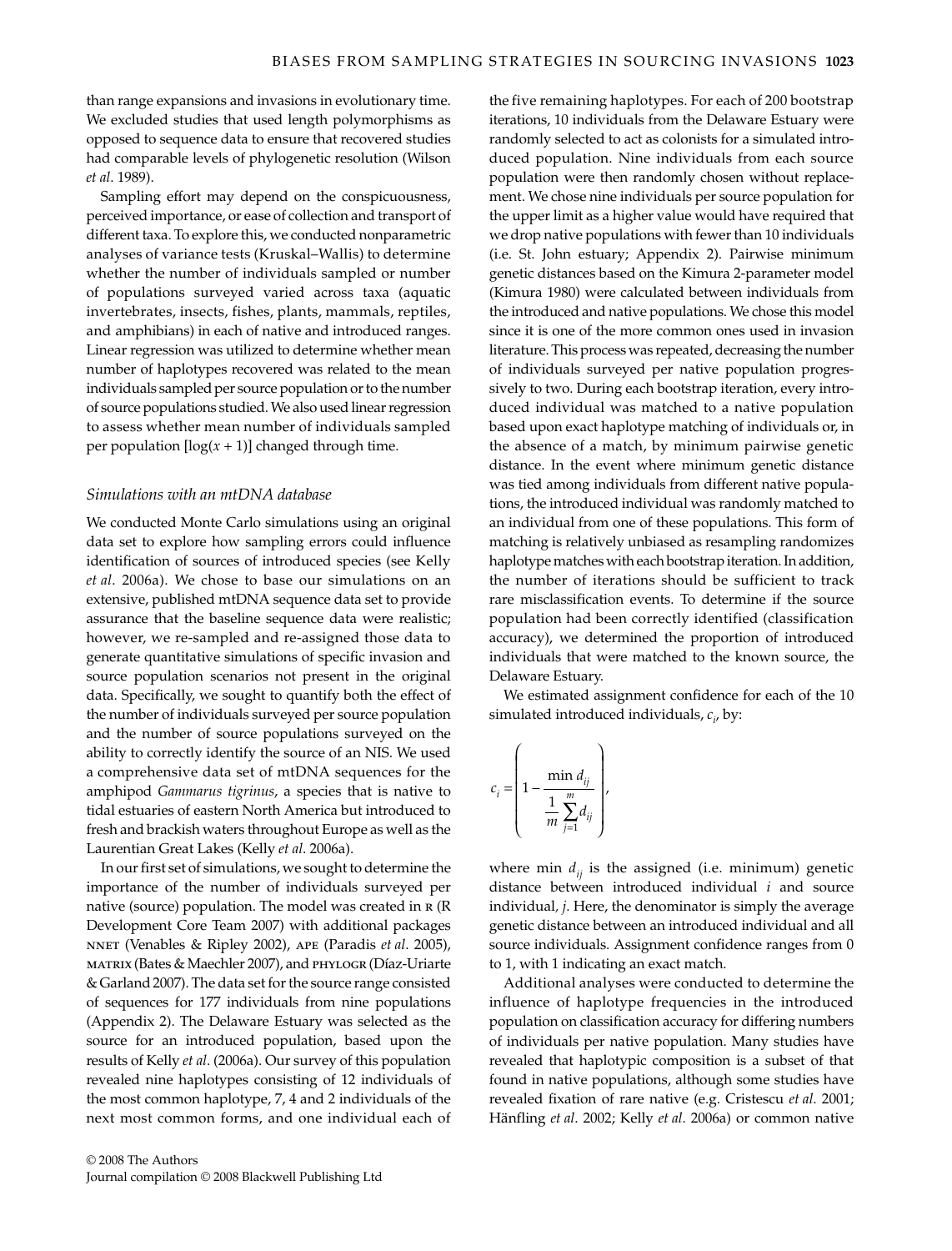(Grapputo *et al*. 2005; Lindholm *et al*. 2005) haplotypes in introduced populations. Here, we took either the most common (12/30 individuals) or rare (1/30 individuals) haplotype from the Delaware population and allowed its frequency to vary between 30% and 100% of individuals in the introduced population. Remaining individuals, if any, in the introduced population were selected at random from the remaining haplotypes in the Delaware population. Analyses were repeated 200 times for all values of the number of individuals surveyed per population (i.e. two to nine individuals in each source).

To assess the influence of the number of source populations surveyed on classification accuracy, we conducted simulations that randomly removed source populations. At each bootstrap iteration, 10 individuals for an introduced population were randomly selected from the Delaware population, and between zero and seven source populations were randomly excluded. Two hundred bootstrap iterations were run for each value of the number of populations surveyed (i.e. two to nine source populations). To examine the interaction between the number of individuals per population and the number of populations surveyed, we repeated these simulations using 2, 5 and 9 individuals per source population.

Wright's  $F_{ST}$  provides a measure of interpopulation genetic differentiation. We expect the existence and extent of spatial population genetic structure to influence classification accuracy of invasion tracking studies. To investigate this, we generated simulations using data sets representing a gradient of global  $F_{ST}$  values among source populations based on the original sequence data for *G. tigrinus* (Kelly *et al.* 2006a). The  $F_{ST}$  value for our initial data set (0.667) reflects unusually high spatial genetic structuring, as many haplotypes were unique to particular estuaries (Kelly *et al*. 2006b). The global  $F_{ST}$  value for each new data set was lowered (i.e. source populations were sequentially homogenized) through successive exchanges of the two most common Delaware haplotypes with each of the other eight estuarine populations. To maintain original population sample sizes, and to ensure that  $F_{ST}$  was lower for each new data set, we replaced the exchanged Delaware haplotypes with haplotypes that were unique but common to the recipient population. This procedure was repeated for haplotypes taken from two other source populations (i.e. St. Lawrence, Hudson Rivers) to further decrease interpopulation differentiation. In this simulation, the introduced population was composed of 10 randomly selected individuals from the Delaware population. We then assessed the effect of interpopulation genetic differentiation and the number of individuals surveyed per population on classification accuracy using 200 bootstrap iterations with two to nine individuals per source population. For each model iteration, the introduced population was composed of 10 individuals resampled from the Delaware. Matches were considered accurate only when individuals from the introduced population were matched back to the Delaware.

In the event where there is substantial gene flow among source populations, classification accuracy of the introduced population decreases in relation to global  $F_{ST}$ . We repeated the previous simulation under the conditions where a match is considered accurate at the regional level if the introduced individuals (Delaware) were most closely related to populations in either the Delaware or adjacent Poropotank and Elizabeth estuaries in Chesapeake Bay.

#### **Results**

#### *Sampling effort from the literature*

Our literature search returned 97 studies that used mt or cpDNA sequence variation to determine the source of species introductions (Fig. 1). Of these, we were able to discern both the number of individuals surveyed per population and the number of sources surveyed for 63 studies (Appendix 1). Seventy-six per cent of studies used mtDNA or cpDNA sequences to identify the source of the invasion, while the other 24% used these markers in combination with microsatellites, allozymes, RAPDs or nuclear introns. These additional markers were used by the authors to enhance discrimination among populations and to allow for the assessment of genetic diversity with multiple independent markers (e.g. Fonseca *et al*. 2001; Gopurenko *et al*. 2003).



**Fig. 1** Cumulative number of studies published between 1994 and 2006 that have used mtDNA and cpDNA sequence variation to locate the source of an introduced species. The line was fit using an exponential function ( $y = 0.708e^{0.399x}$ ;  $r^2 = 0.98$ ).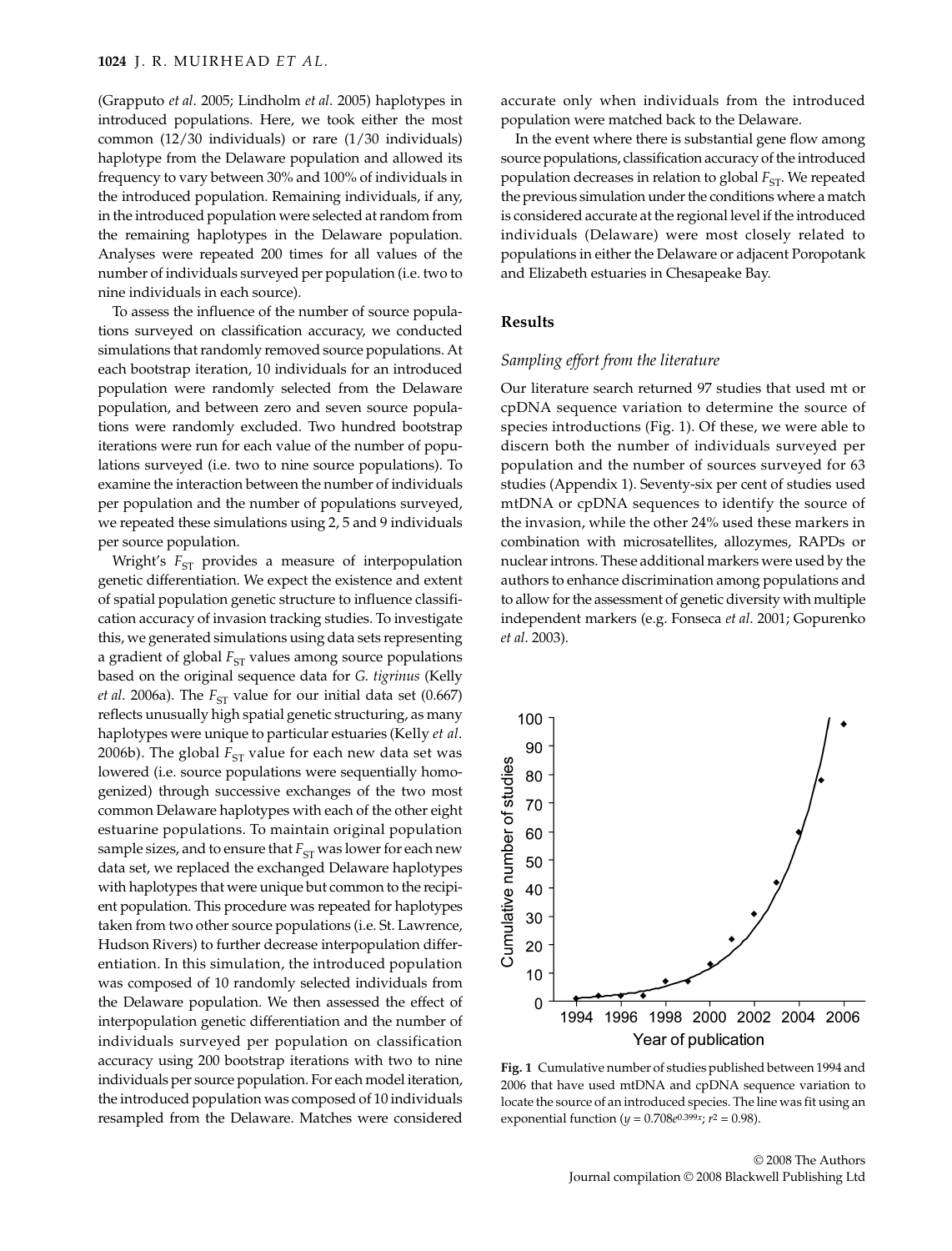

**Fig. 2** Mean number of individuals assayed per population (a, b), and number of populations assayed (c, d) for published studies. A and C, source populations; B and D, introduced populations.

Mean number of individuals sampled per native population ranged from 1 to 46. This value was generally low, with 33% of studies averaging fewer than three individuals sequenced per native population, and 59% with fewer than six (Fig. 2a). The number of individuals analysed for introduced populations ranged from 1 to 100, and was skewed towards slightly higher numbers than for native populations (Fig. 2a, b). Only 45% of introduced populations studied included fewer than six individuals, and 13% included 25 or more (vs. 7% for native populations).

Between 1 and 89 populations were surveyed in the native range, whereas values in the introduced range were typically lower (i.e. 1–59 populations; Fig. 2b, d). Twenty-one per cent of studies sampled relatively low (= 4) numbers of populations in the native range, and only 52% of studies sampled > 9 (Fig. 2b). Thirty-seven per cent of studies sampled = 4 populations in the introduced range, whereas 35% sampled > 9 (Fig. 2d).

Neither the number of individuals sampled per population nor the number of populations sampled varied significantly by taxon studied (aquatic invertebrates, insects, fishes, plants, mammals, reptiles, and amphibians) for either native or introduced ranges (Kruskal–Wallis anovas, *P* > 0.05 in all cases). Thus, easily sampled taxa like aquatic invertebrates were sampled with the same intensity as more mobile ones (e.g. mammals).

Review of haplotype diversity patterns revealed that increased sampling provides a more comprehensive evaluation of genetic diversity throughout a species' distribution. For example, the average number of haplotypes recovered per population was directly related to the number of individuals  $\lceil \log(x+1) \rceil$  surveyed ( $y = 0.28x + 0.11$ ), whereas

the total number of unique haplotypes recovered was positively related to the number of source populations sampled within a study ( $y = 0.54x + 0.51$ ).

Temporal patterns of mean haplotype diversity per study demonstrate that, for both introduced and source populations, some studies were based upon relatively small numbers of individuals surveyed. Of 37 studies published during 2005 and 2006, we were able to determine the sampling characteristics of 25 (Appendix 1). Eight of these studies used mean sample sizes of < 6 individuals to characterize haplotype diversity of introduced populations (Fig. 3a; Lindholm *et al*. 2005; Smith 2005; Städler *et al*. 2005; Austin *et al*. 2006; Chu *et al*. 2006; Havill *et al*. 2006; Scheffer & Lewis 2006; Steiner *et al*. 2006). The pattern was even more pronounced with source populations, in which 13 studies published during these years used < 6 individuals (Fig. 3b; Hingston *et al*. 2005; Lindholm *et al*. 2005; Smith 2005; Städler *et al*. 2005; Williams *et al*. 2005; Zardus & Hadfield 2005; Austin *et al*. 2006; Chu *et al*. 2006; Goolsby *et al*. 2006; Havill *et al*. 2006; Muñoz-Fuentes *et al*. 2006; Scheffer & Lewis 2006; Steiner *et al*. 2006). Overall, there has been no significant change in mean number of individuals surveyed through time, even though sequencing cost has dropped in recent years (linear regressions, *P* > 0.10; Fig. 3a, b). Likewise, there has been no significant shift in the number of introduced or source populations surveyed through time (linear regressions, *P* > 0.10; Fig. 3c, d).

#### *Mitochondrial DNA simulations*

When the 10 individuals in the introduced population were randomly drawn from the source population, classification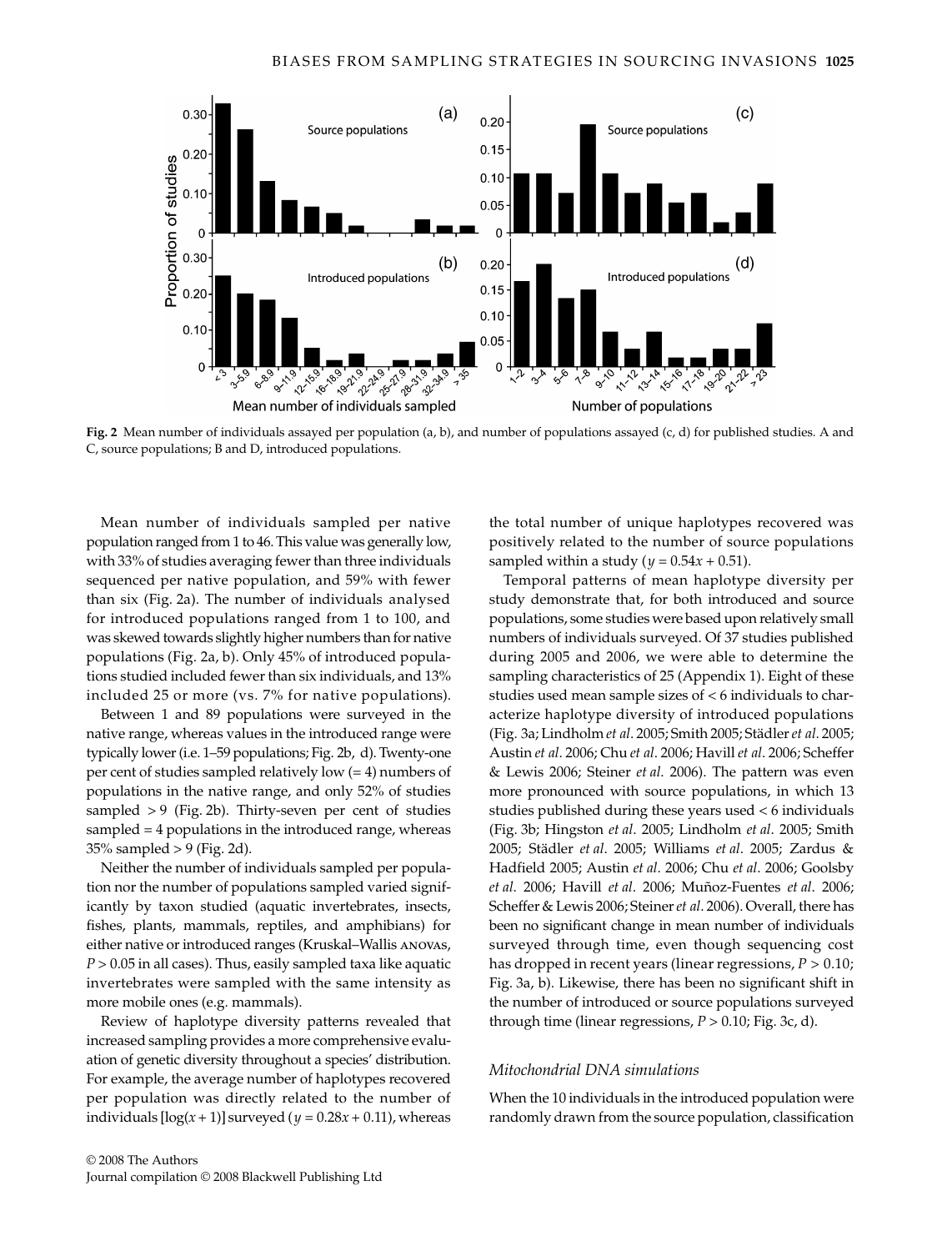

**Fig. 3** Mean number of individuals surveyed per population (a, b) and total number of populations surveyed (c, d) by year of studies publication. A and C, introduced populations; B and D, source populations. Linear regressions of number of individuals surveyed per population and number of populations surveyed as a function of study date failed to reveal any significant relationships (*P* > 0.10). In panel B, six and seven studies were published during 2005 and 2006, respectively, with sample sizes of = 6 individuals per source population.



**Fig. 4** Relationship between classification accuracy (a,c) and confidence of individual assignment (b,d) of an introduced individual in relation to the number of individuals surveyed per source population (two to nine individuals). Classification accuracy based upon field collections are indicated by original population curves. Analyses were conducted for both rare (a,b) and common (c,d) haplotypes from the source population (Delaware estuary). The frequency of these haplotypes in the introduced population was allowed to vary from 30 to 100%. Curves were fit using the Michaelis–Menten function.

accuracy increased from a mean of 52% to 69% as the number of individuals surveyed per population increased from two to nine individuals (Fig. 4a). As the frequency of the rare haplotype was increased from its original value of 3.3% to 100% in the introduced population, the number of individuals surveyed had a progressively stronger effect on classification accuracy. For example, when the rare haplotype was fixed in the introduced population, classification accuracy increased to 85% when the number of individuals surveyed was high (nine individuals per source population), although it declined to 51% when the number of individuals sampled was two (Fig. 4a). These results are attributable to the probability that the rare haplotype will be recovered in the subsampled source population.

Confidence in individual assignment was influenced more by the number of individuals sampled per source population than by the proportion of the rare haplotype in the introduced population (Fig. 4b). Overall, assignment confidence was highest when the frequency of the rare haplotype in the introduced population was the same as that in the original population (i.e. low frequency).

The effect of the number of individuals surveyed per source population was less pronounced when the frequency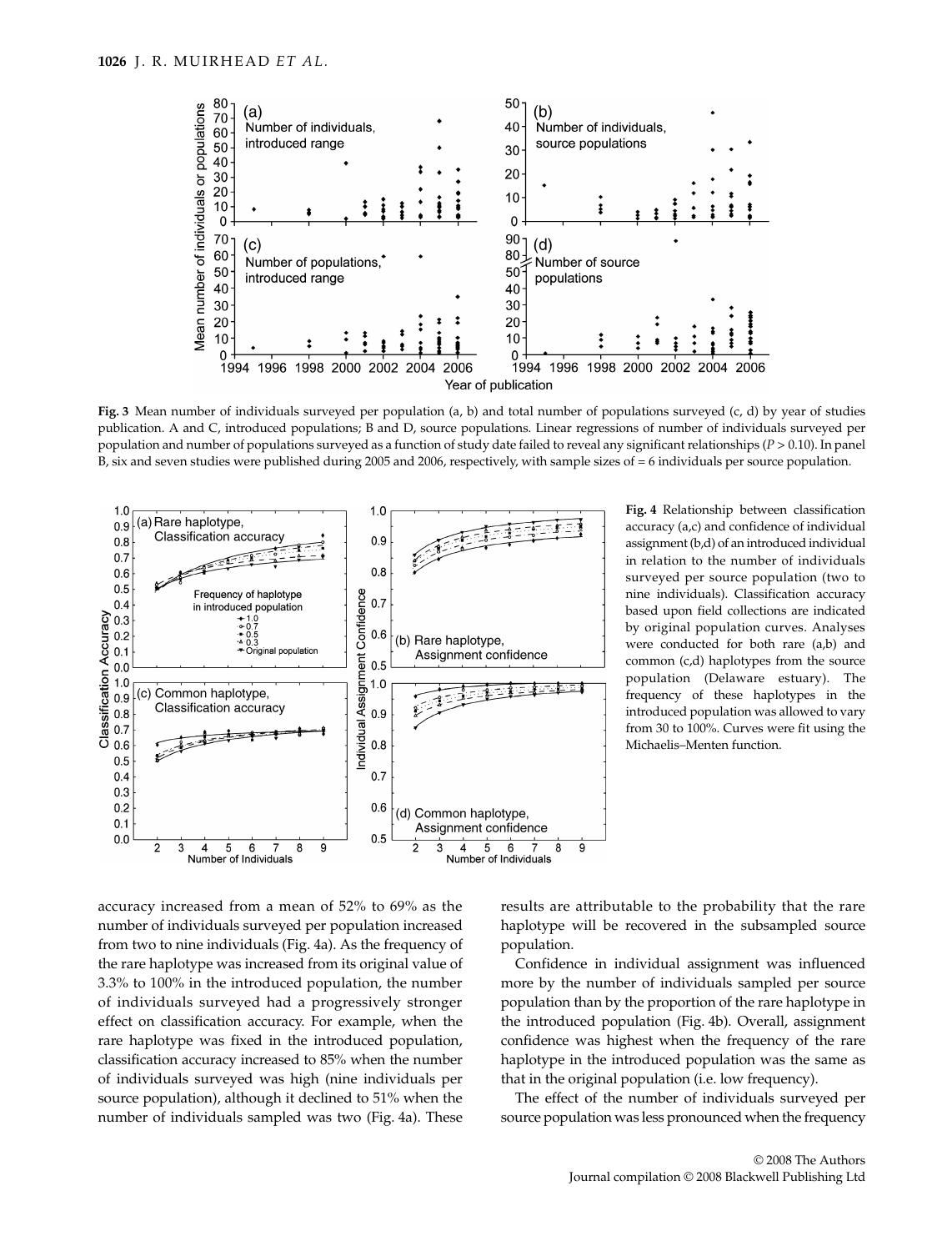

**Fig. 5** Classification accuracy of a simulated introduced population and confidence of individual assignment with different values for the number of individuals surveyed per population and the number of populations surveyed. Solid symbols indicated classification accuracy of the simulated population, and outlined symbols indicate confidence of individual

of the common haplotype was fixed in the introduced population (Fig. 4c). Curves constructed with a differing number of individuals per population, and with different frequencies of the common haplotype, diverge only at very small source population sizes, as even modest sampling is able to recover the haplotype in the source population (Fig. 4c).

Confidence in individual assignment was higher in simulations where the frequency of common haplotypes varied than in simulations where frequencies of the rare haplotype varied (Fig. 4b, d). Confidence ranged from 0.86 to 0.96 when two individuals per source population were sampled to 0.97–1.00 for nine individuals sampled (Fig. 4d).

The ability to correctly match introduced individuals to their source population was strongly related to the number of source populations surveyed (Fig. 5). As the number of source populations increased, classification accuracy increased concomitant with the likelihood of including the Delaware source population. This effect was dependent, however, on the number of individuals surveyed per source population. With only two source populations, there was a negligible (5%) absolute improvement in classification accuracy associated with increasing the number of individuals surveyed per population because it was not as likely that individuals were drawn from the Delaware source. However, when all source populations were considered  $(n = 9)$ , absolute classification accuracy improved by 20% as the number of individuals surveyed per source population increased from two to nine (Fig. 5). Confidence in individual classification also increased as the number of source populations sampled increased. Confidence index



assignment. Curves fit as per Fig. 4. **Fig. 6** The effect of the number of individuals surveyed per populations and interpopulation genetic variation (Global  $F_{ST}$ ) of putative source populations on classification accuracy for introduced individuals. Panels A–C show mean, mean plus and mean minus 1 SD classification accuracy for simulations where the introduced population is matched back to specific source populations. Panel D is the mean classification accuracy of simulations where the introduced population is matched at the regional level. Panels E and F show the confidence index for classifying individuals (eqn 1) for the local and regional level of haplotype matching, respectively. Contours were fit using LOESS smoothing splines.

ranged from 0.45 to 0.56 for two source populations sampled to 0.86–0.97 for nine source populations sampled (Fig. 5).

#### *Spatial genetic structure*

The ability to accurately classify introduced individuals to a source population was strongly dependent on the degree of genetic differentiation among source populations (Fig. 6). Mean classification accuracy was high only when genetic variation among sources was pronounced. In addition, as genetic differentiation among sources increased (i.e.  $F_{ST}$ ) increases), the ability to correctly resolve the source of an invasion increased with the number of individuals surveyed per population. At low levels of genetic differentiation among source populations, the number of source individuals sampled had a discernable influence on the classification accuracy. If the source populations exhibit high levels of genetic differentiation, the number of source individuals sampled will have less of an effect on the ability to correctly source individuals from the introduced population. Variation in the classification accuracy is high, reflecting the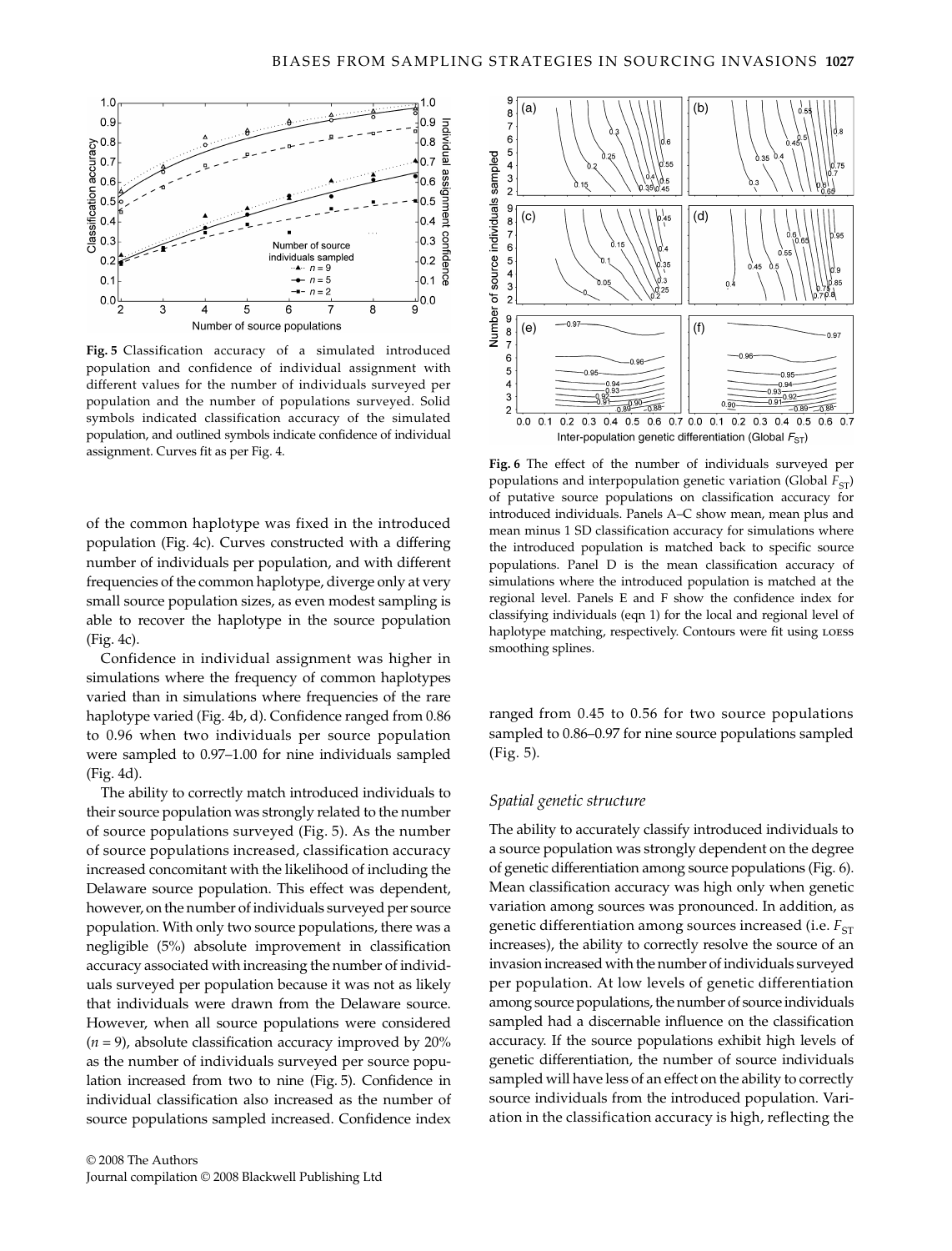genetic structure of both the founding and source populations (Fig. 6b, c). For example, at a global  $F_{ST}$  of 0.5, with five individuals sampled per source population, 1 SD in classification accuracy was  $\pm 15$ %. If, by chance, the founding population was composed predominantly of haplotypes shared among source populations, classification accuracy decreased. In our simulations, even at high values of global  $F_{ST}$ , approximately 10–15% of individuals in the introduced population were matched incorrectly to the two nearest sources.

If only a regional-scale resolution is sufficient, the accuracy in correctly sourcing an introduced population is increased significantly. Mean classification accuracy for a given level of genetic differentiation among source populations was nearly double that from simulations with sources at the population-scale resolution (Fig. 6a, d). Classification accuracy was influenced more by the interpopulation genetic structure than on the number of individuals sampled per source population across the range of global *F<sub>ST</sub>* values. Confidence in individual assignment was high across the range of global  $F_{ST}$  values for both local and regional-level classification. In both scenarios, confidence was influenced to a greater extent by the number of source individuals sampled per population than by the genetic structure of populations (Fig. 6e, f).

#### **Discussion**

Ecologists use molecular genetic techniques and analyses to address a wide variety of questions, including dispersal (Selkoe & Toonen 2006). Human-mediated introduction and dispersal of species has, in many cases, supplanted natural dispersal. Identifying the source of an introduced population can be difficult given global movement of humans and commodities, although it often can be resolved by analysis of trade patterns or vector movement (Ruiz & Carlton 2003). Molecular tools can provide useful information to link invaded destinations with putative source populations. Results from our literature review illustrate that invasion ecologists have increasingly applied mtDNA or cpDNA surveys to ascertain the source of invading populations (Fig. 1). For example, 37 studies have been published in 2005 and 2006 that used these markers to study patterns of genetic diversity in invading and source populations (Fig. 1). Despite its attractiveness and apparent utility, caution must be applied to studies that utilize genetic markers to assess invasion pathways.

One of the limitations of using phylogeographical methods to identify the source of introduced species is that no simple method exists to estimate the probability of error (Knowles & Maddison 2002). Even in cases of direct haplotype matching with private haplotypes in putative source populations, the possibility exists that the haplotype exists in other unsampled or undersampled source populations. Nested clade analysis (NCA) is an analytical approach that identifies significant geographical patterns among genetic data (Templeton *et al*. 1995; Templeton 2004). NCA is of particular value for applications of phylogeography to invasion sourcing, since it provides an objective test for undersampling of individuals at a site, or undersampling of sites within the native range (Templeton 2004). However, such an analysis cannot provide an estimate of confidence in subsequent invaded individual assignment to specific source populations; rather a simulation approach such as that described here must be employed (i.e. 'statistical phlyogeography'; Knowles & Maddison 2002). Furthermore, the results of our simulations also apply to many studies where phylogeographical data and haplotype matching are used to identify common or divergent refugia for subsequent colonized populations.

From our simulations and the results of published studies, the ability to correctly match invading individuals to their source depends on the spatial resolution of accuracy desired and on the genetic structure of the surveyed populations. For example, in order to classify a single invading population to its putative source at the population level of resolution with an accuracy of at least 50%, we recommend at least seven individuals if the global  $F_{ST}$  of the source populations is at least 0.6. If classification at a regional level is sufficient, accuracy increases to ~83%. The number of individuals required for accurate classification increases as the frequency of shared haplotypes among source populations increases. Of the 63 papers that reported population sample sizes, only three reported global  $F_{ST}$ . Of these, two sourced the invasions at a regional level, with a mean classification accuracy of 40% (Grapputo *et al*. 2005) and 95% (Laffin *et al*. 2005) according to our simulations. The third study classified the invasion back to a specific source population since the authors had knowledge that the source was a single introduction of captive individuals (Muñoz-Fuentes *et al*. 2006). Based on the sample size in their study, had they not known the specifics of the introduction, they would only have had ~15% and ~40% chance of matching back to the source population or regional scale, respectively, based on a low global  $F_{ST}$ .

A critical assumption behind these studies is that the resolved phylogeographical patterns are accurate and complete representations of the actual genetic diversity in both source and introduced populations. We noted that haplotype diversity was significantly correlated with the number of individuals surveyed per population and with the number of populations sampled in a given study. These patterns are well established in the literature (e.g. Pons & Petit 1995; Kalinowski 2004). We contend that many studies that have utilized mtDNA or cpDNA markers to establish source : destination patterns involving NIS have not utilized precedents in population genetics and community ecology with respect to the importance of sampling design. Many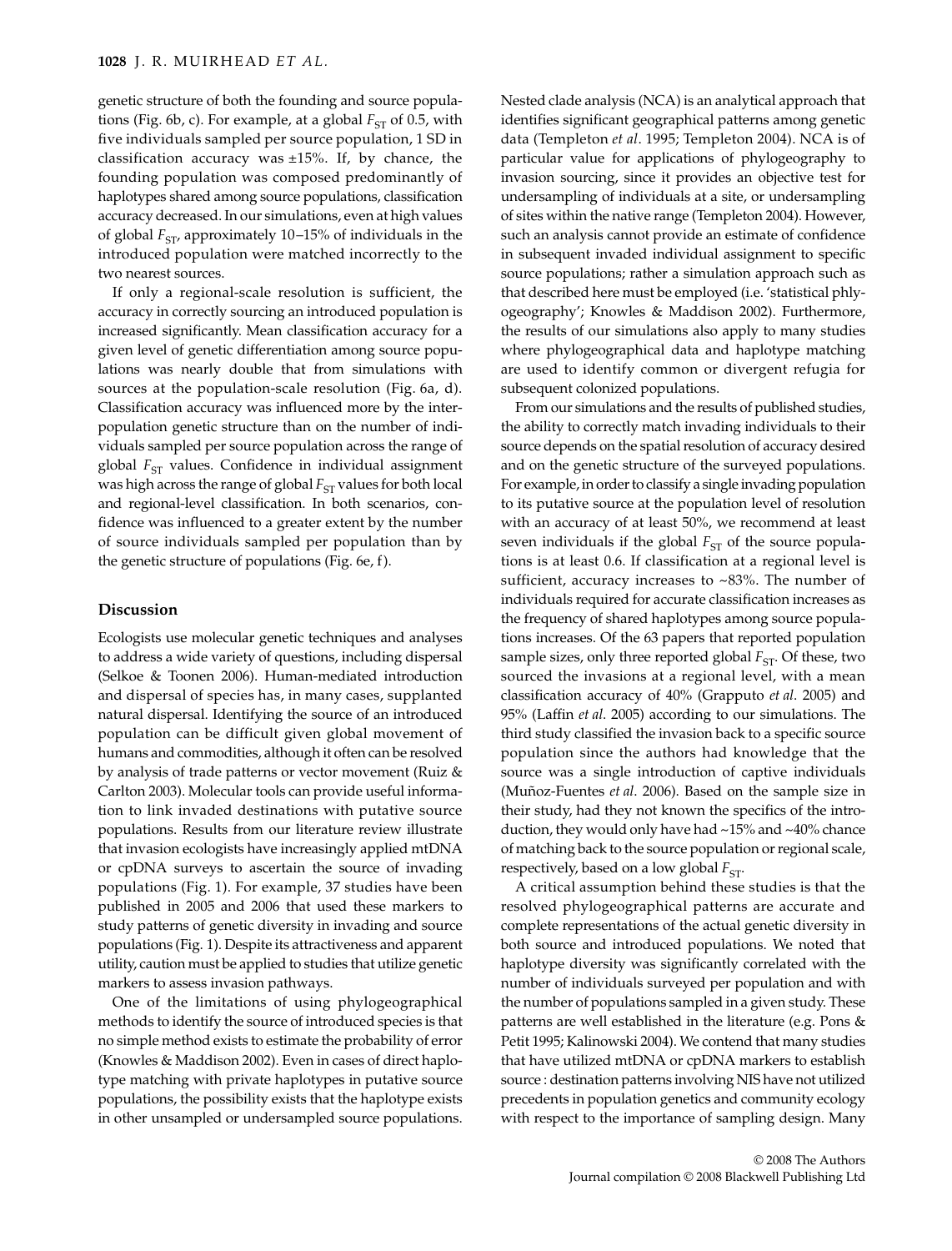of the former studies failed to provide a rationale for their choice of sampling design, nor do they discuss the limitations of the sampling strategy employed.

Two sources of sampling error may influence phylogeographical reconstructions of invasions: (i) insufficient numbers of individuals sampled in putative source populations; and (ii) an incomplete list of putative source populations surveyed. Our simulations suggest that two erroneous conclusions could be drawn as a result of these problems. First, investigators could fail to identify the proper source of an invasion. Second, the investigator could overestimate the number of sources required to account for the genetic diversity observed in an introduced population. The first type of error has implications for ecological and evolutionary studies of NIS. Ecological explanations of invasion success (e.g. enemy release hypothesis) require the identification of the correct source population(s) such that appropriate contrasts can be made (Colautti *et al*. 2004). Similarly, studies pertaining to evolutionary changes during invasion require that contrasts be drawn between the introduced and source populations; the latter group provides the baseline against which changes in traits in the introduced population are assessed (Wares *et al*. 2005). If incorrect invasion sources are identified, then inappropriate contrast groups may be chosen, leading to false inferences about ecological or evolutionary change resulting from the invasion event. The second type of error — overestimating the number of source populations that contributed to an introduced population — could impact management decisions. Multiple independent invasions inferred from genetic studies suggest that multiple invasion pathways exist and/or that vector strength is high (Forsyth & Duncan 2001; Colautti *et al*. 2006). Acceptance of these inferences by managers could erroneously inflate the relative importance of particular vectors or pathways over others. Accurate identification of the number of invasion sources and the identity of those sources are critical to management decisions involving attempted extermination of introduced populations. For example, elimination of introduced pests requires information both on the number of individuals being introduced and on their sources (Rollins *et al*. 2006). Similarly, costeffective programmes to prevent new pest invasions require correct targeting of the source(s) of pest propagules.

A tell-tale sign of sampling inadequacy is the occurrence of numerous haplotypes in introduced populations that are not observed in any of the censused source populations (e.g. Stepien *et al*. 2005; Voisin *et al*. 2005). While individual haplotypes could arise *de novo* in the introduced population, the occurrence of a series of these seemingly novel forms suggests that source populations were insufficiently sampled. Avoidance of these problems will require that investigators sample a large number of individuals per population in the native range. If the geographical scope of sampling is limited, then care must be taken to ensure that key populations are identified and sampled in order to maximize the likelihood of sampling the genuine source. This objective could be met by considering geographical patterns of functional vectors of NIS dispersal. The completeness with which an individual population has been surveyed cannot be determined until after haplotype richness has been determined in the laboratory. We recommend that investigators utilize Monte Carlo sampling procedures to assess cumulative haplotype diversity as a function of number of individuals assayed. If the resulting relationship appears linear or only mildly asymptotic (i.e. new haplotypes are still being added with the last sample), then further sampling is warranted.

Many studies of genetic diversity are initiated following invasion of a local area by a NIS. Given the ease in sampling locally and the difficulty in collecting and transporting samples from distant sites, our finding that fewer individuals were typically sampled from source populations was not unexpected (Fig. 2a, b). Similarly, it was not surprising that fewer populations were typically sampled in the introduced than native range (Fig. 2c, d), perhaps owing to the time-dependency of the number of introduced populations available for sampling.

We noted that easily sampled taxa were sampled with the same intensity as those more difficulty to capture and or transport. These results were contrary to our expectation that abundant and easily sampled groups — such as aquatic invertebrates and insects — would be sampled more thoroughly than taxa that were more difficult to sample, such as fishes. Also, one could hypothesize that the number of individuals surveyed might reflect the cost of DNA sequencing, rather than being a product of sampling limitations. High cost could potentially limit the total number of individuals sequenced for a particular study, resulting in a compromise between the number of individuals sampled per population and the number of populations assessed (e.g. Slade & Moritz 1998). There is some evidence for this compromise, as we noted an inverse relationship between number of assayed individuals per population and the number of populations assessed (Spearman rank correlations: native range:  $r = -0.46$ ,  $P = 0.001$ ; introduced range:  $r = -0.31$ ,  $P = 0.029$ ). However, the number of individuals sampled per population and the number of populations surveyed has not increased (Fig. 3) as sequencing cost has dropped over time, suggesting that sample size is not dictated solely by cost and that other factors may influence investigators' choices.

In summary, while genetic markers provide invasion ecologists with an opportunity to identify the source of an introduced population, care must be taken when designing sampling strategies. Many published studies sample low numbers of individuals in source populations, or sample only a subset of possible source populations. These design limitations may result in erroneous assignment of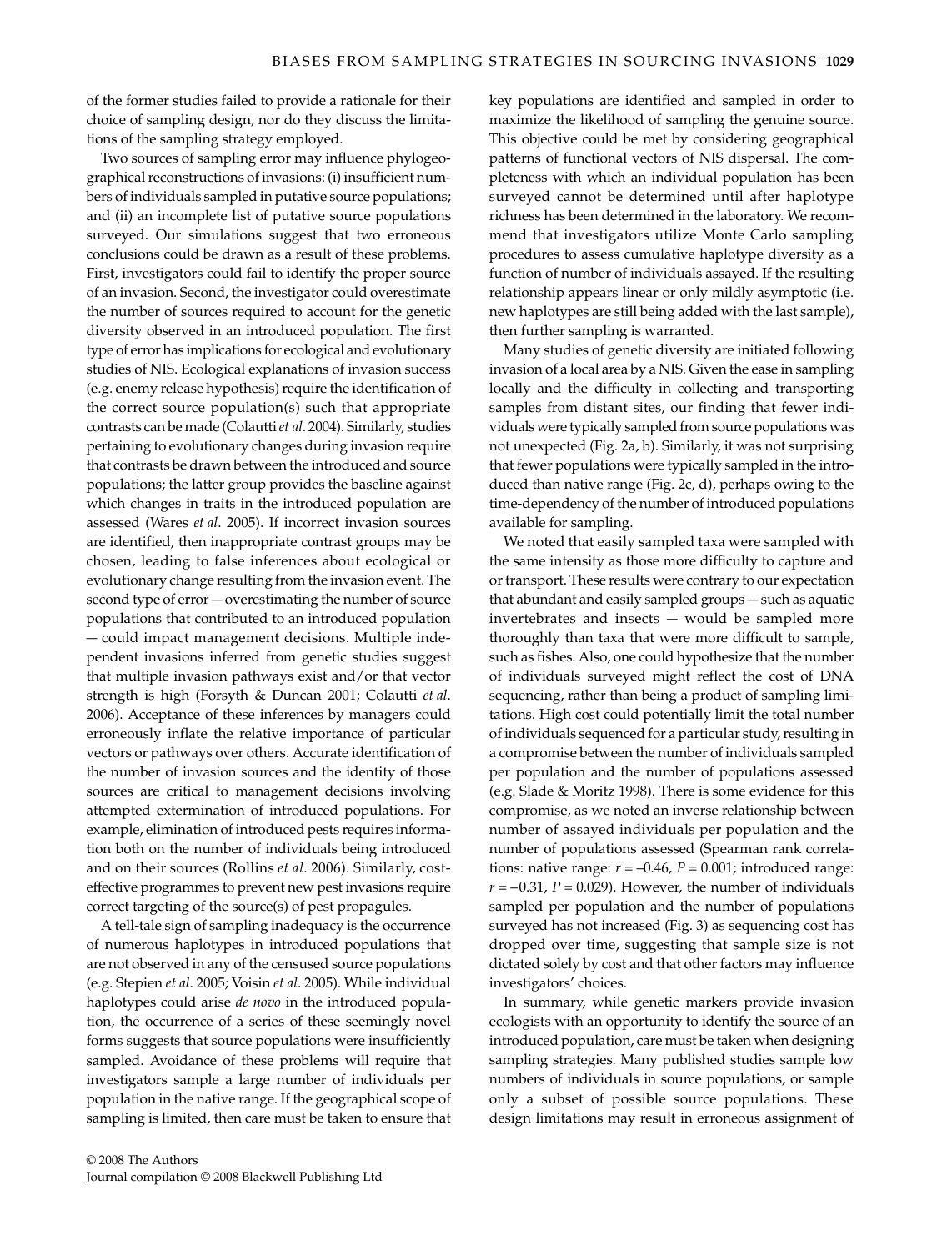introduced individuals to source populations, which, in turn, may result in erroneous ecological or evolutionary comparisons or incorrect management decisions. Our literature analysis and simulations identify the magnitude of sampling issues in invasion studies, and quantify the effect of sampling limitations on potential errors in identification of the true source populations. Furthermore, our results highlight the need for an adaptive analytical approach, where preliminary genetic data should be used to determine the number of individuals sampled per source population and the number of putative source populations sampled.

#### **Acknowledgements**

We are grateful to Rob Colautti, Dr Melania Cristescu, and anonymous reviewers for valuable comments that improved the manuscript. D. Gray, J. Muirhead and D. Kelly were, respectively, supported by NSERC graduate, Ontario Graduate, and GLIER postdoctoral fellowships. This study was supported by NSERC Discovery grants to DDH and HJM, by the NSERC Canadian Aquatic Invasive Species Network (HJM), by a Conservation Genetics Canada Research Chair to DDH and by a DFO Invasive Species Research Chair to HJM.

#### **References**

- Austin, JW, Szalanski, AL, Scheffrahn, RH *et al*. (2006) Genetic evidence for two introductions of the Formosan Subterranean Termite, *Coptotermes formosanus* (Isoptera: Rhinotermitidae), to the United States. *Florida Entomologist*, **89**, 183–193.
- Avise JC (2000) *Phylogeography: the History and Formation of Species*. Harvard University Press, Massachusetts.
- Avise JC, Arnold J, Ball RM *et al*. (1987) Intraspecific phylogeography — the mitochondrial-DNA bridge between population-genetics and systematics. *Annual Review of Ecology and Systematics*, **18**, 489–522.
- Azzurro, E, Golani, D, Bucciarelli, G & Bernardi, G (2006) Genetics of the early stages of invasion of Lessepsian rabbitfish *Siganus luridus*. *Journal of Experimental Marine Biology and Ecology*, **333**, 190–201.
- Bachelet G, Simon-Bouhet B, Desclaux C, *et al*. (2004) Invasion of the eastern Bay of Biscay by the nassariid gastropod *Cyclope neritea*: origin and effects on resident fauna. *Marine Ecology Progress Series*, **276**, 147–159.
- Bastrop R, Jurss K & Sturmbauer C (1998) Cryptic species in a marine polychaete and their independent introduction from North America to Europe. *Molecular Biology and Evolution*, **15**, 97–103.
- Bates D, Maechler M (2007) *Matrix: A Matrix package for R. Pages R Package version 0.999375–3*[. URL: http://cran.r-project.org/src/](http://cran.r-project.org/src/contrib/Descriptions/Matrix.html) contrib/Descriptions/Matrix.html
- Bazin E, Glémin S, Galtier N (2006) Population size does not influence mitochondrial genetic diversity in animals. *Science*, **312**, 570–572.
- Bossart JL, Prowell DP (1998) Genetic estimates of population structure and gene flow: limitations, lessons and new directions. *Trends in Ecology & Evolution*, **13**, 202–206.
- B-Rao C (2001) Sample size considerations in genetic polymorphism studies. *Human Heredity*, **52**, 191–200.
- Castilla JC, Collins AG, Meyer CP, Guinez R, Lindberg DR (2002) Recent introduction of the dominant tunicate, *Pyura praeputialis* (Urochordata, Pyuridae) to Antofagasta, Chile. *Molecular Ecology*, **11**, 1579–1584.
- Chu D, Zhang YJ, Brown JK *et al*. (2006) The introduction of the exotic Q biotype of *Bemisia tabaci* from the Mediterranean region into China on ornamental crops. *Florida Entomologist*, **89**, 168–174.
- Cognato AI, Sun JH, Anducho-Reyes MA, Owen DR (2005) Genetic variation and origin of red turpentine beetle (*Dendroctonus valens* LeConte) introduced to the People's Republic of China. *Agricultural and Forest Entomology*, **7**, 87–94.
- Colautti RI, Ricciardi A, Grigorovich IA, MacIsaac HJ (2004) Is invasion success explained by the enemy release hypothesis? *Ecology Letters*, **7**, 721–733.
- Colautti RI, Grigorovich IA, MacIsaac HJ (2006) Propagule pressure: a null hypothesis for biological invasions. *Biological Invasions*, **8**, 1023–1037.
- Collins TM, Trexler JC, Nico LG, Rawlings TA (2002) Genetic diversity in a morphologically conservative invasive taxon: multiple introductions of swamp eels to the southeastern United States. *Conservation Biology*, **16**, 1024–1035.
- Colwell RK, Mao CX, Chang J (2004) Interpolative, extrapolating, and comparing incidence-based species accumulation curves. *Ecology*, **85**, 2717–2727.
- Cristescu MEA, Hebert PDN, Witt JDS, MacIsaac HJ, Grigrovich IA (2001) An invasion history for *Cercopagis pengoi* based on mitochondrial gene sequences. *Limnology and Oceanography*, **46**, 224–229.
- Cristescu MEA, Witt JDS, Grigorovich IA, Hebert PDN & MacIsaac HJ (2004) Dispersal of the Ponto-Caspian amphipod *Echinogammarus ischnus*: invasion waves from the Pleistocene to the present. *Heredity*, **92**, 197–203.
- Crossa J (1989) Methodologies for estimating the sample-size required for genetic conservation of outbreeding crops. *Theoretical and Applied Genetics*, **77**, 153–161.
- Cruzan MB (1998) Genetic markers in plant evolutionary ecology. *Ecology*, **79**, 400–412.
- Davies N, Villablanca FX, Roderick GK (1999) Determining the source of individuals: multilocus genotyping in nonequilibrium population genetics. *Trends in Ecology & Evolution*, **14**, 17–21.
- Díaz-Uriarte R, Garland T Jr (2007) PHYLOGR: Functions for phylogenetically based statistical analyses. *R Package Version 1.0.6*. URL: <http://cged.genes.nig.ac.jp/RGM2/pkg.php?p=PHYLOGR>
- Dixon CJ (2006) A means of estimating the completeness of haplotype sampling using the Stirling probability distribution. *Molecular Ecology Notes*, **6**, 650–652.
- Dougherty JD, Moore WS & Ram JL (1996) Mitochondrial DNA analysis of round goby (*Neogobius melanostomus*) and tubenose goby (*Proterorhinus marmoratus*) in the Great Lakes basin. *Canadian Journal of Fisheries and Aquatic Sciences*, **53**, 474–480.
- Downie DA (2002) Locating the sources of an invasive pest, grape phylloxera, using a mitochondrial DNA gene genealogy. *Molecular Ecology*, **11**, 2013–2026.
- Drake JM, Lodge DM (2004) Global hot spots of biological invasions: evaluating options for ballast water management. *Philosophical Transactions of the Royal Society of London. Series B Biological Sciences*, **271**, 574–580.
- Eldridge MDB, Browning TL & Close RL (2001) Provenance of a New Zealand brush-tailed rock-wallaby (*Petrogale penicillata*) population determined by mitochondrial DNA sequence analysis. *Molecular Ecology*, **10**, 2561–2567.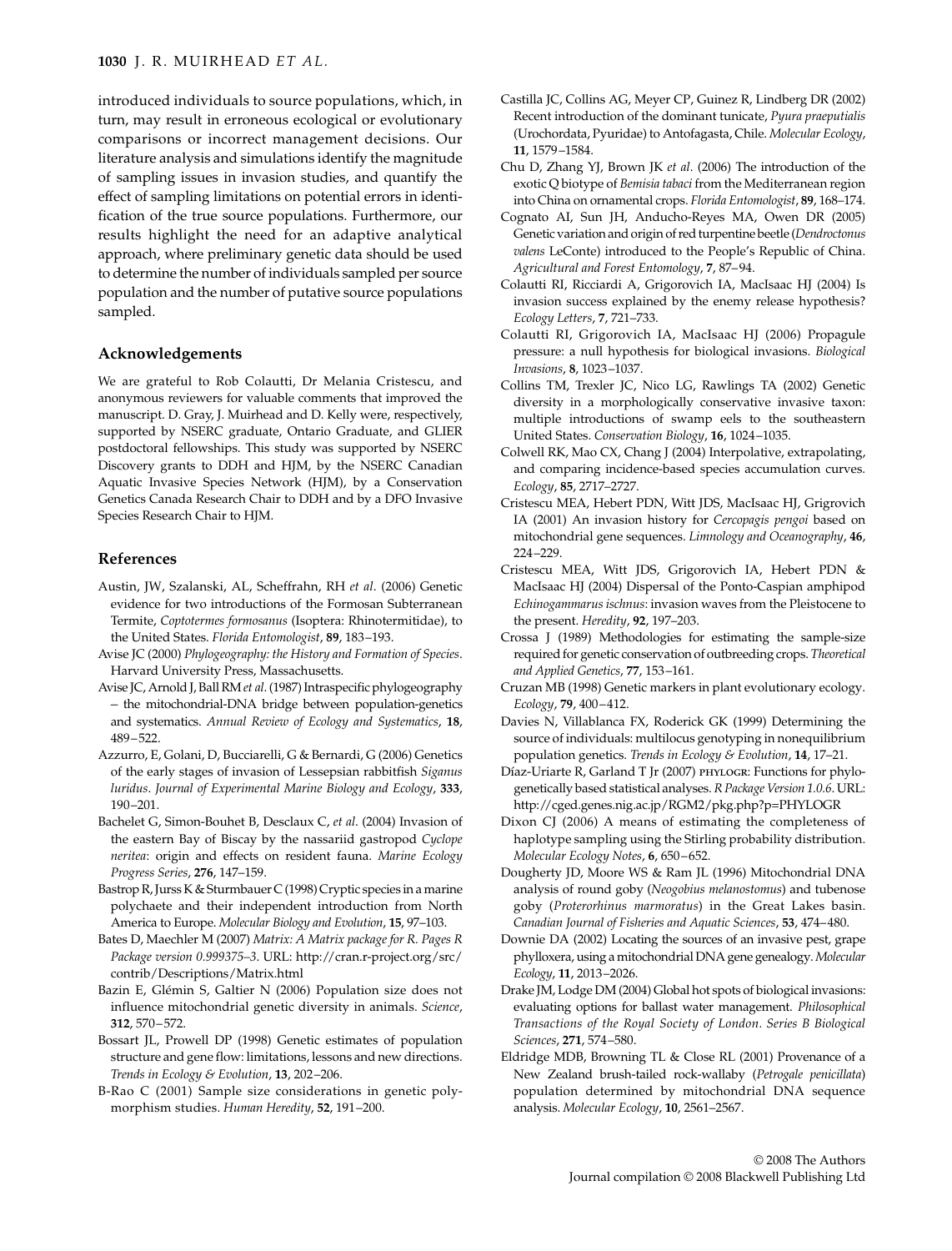- Epifanio JM, Smouse PE, Kobak CJ, Brown BL (1995) Mitochondrial-DNA divergence among populations of American shad (*Alosa sapidissima*) — how much variation is enough for mixed-stock analysis. *Canadian Journal of Fisheries and Aquatic Sciences*, **52**, 1688–1702.
- Evans JD, Pettis JS & Shimanuki H (2000) Mitochondrial DNA relationships in an emergent pest of honey bees: *Aethina tumida* (Coleoptera: Nitidulidae) from the United States and Africa. *Annals of the Entomological Society of America*, **93**, 415–420.
- Facon B, Pointier JP, Glaubrecht M, Poux C, Jarne P & David P (2003) A molecular phylogeography approach to biological invasions of the New World by parthenogenetic Thiarid snails. *Molecular Ecology*, **12**, 3027–3039.
- Fofonoff PW, Ruiz GM, Steves B, Carlton JT (2003) In ships or on ships? Mechanisms of transfer and invasion for non-native species to the coasts of North America. In: *Invasive Species: Vectors and Managements Strategies* (eds Ruiz GM, Carlton JT), pp. 152–182. Island Press, Washington, D.C.
- Fonseca DM, Campbell S, Crans WJ *et al*. (2001) *Aedes* (*Finlaya*) *japonicus* (Diptera: Culicidae), a newly recognized mosquito in the United States: analyses of genetic variation in the United States and putative source populations. *Journal of Medical Entomology*, **38**, 135–146.
- Forsyth DM, Duncan RP (2001) Propagule size and the relative success of exotic ungulate and bird introductions to New Zealand. *American Naturalist*, **157**, 583–595.
- Gaskin JF, Zhang D-Y, Bon M-C (2005) Invasion of *Lepidium draba* (Brassicaceae) in the western United States: distributions and origins of chloroplast DNA haplotypes. *Molecular Ecology*, **14**, 2331–2341.
- Genner MJ, Michel E, Erpenbeck D, De Voogd N, Witte F & Pointier JP (2004) Camouflaged invasion of Lake Malawi by an Oriental gastropod. *Molecular Ecology*, **13**, 2135–2141.
- Gomi T, Muraji M & Takeda M (2004) Mitochondrial DNA analysis of the introduced fall webworm, showing its shift in lifecycle in Japan. *Entomological Science*, **7**, 183–188.
- Goolsby JA, De Barro PJ, Makinson JR *et al*. (2006) Matching the origin of an invasive weed for selection of a herbivore haplotype for a biological control programme. *Molecular Ecology*, **15**, 287–297.
- Gopurenko D, Hughes JM, Bellchambers L (2003) Colonisation of the south-west Australian coastline by mud crabs: evidence for a recent range expansion or human-induced translocation? *Marine and Freshwater Research*, **54**, 833–840.
- Grapputo A, Boman S, Lindstrom L, Lyytinen A, Mappes J (2005) The voyage of an invasive species across continents: genetic diversity of North American and European Colorado potato beetle populations. *Molecular Ecology*, **14**, 4207–4219.
- Gwiazdowski RA, Van Driesche RG, Desnoyers A *et al*. (2006) Possible geographic origin of beech scale, *Cryptococcus fagisuga* (Hemiptera: Eriococcidae), an invasive pest in North America. *Biological Control*, **39**, 9–18.
- Hamilton MB (1999) Four primers for the amplification of chloroplast intragenic regions with intraspecific variation. *Molecular Ecology*, **8**, 521–523.
- Hänfling B, Carvalho GR, Brandl R (2002) mt-DNA sequences and possible invasion pathways of the Chinese mitten crab. *Marine Ecology Progress Series*, **238**, 307–310.
- Havill, NP, Montgomery, ME, Yu, G, Shiyake, S & Caccone, A (2006) Mitochondrial DNA from Hemlock Woolly Adelgid (Hemiptera: Adelgidae) suggests cryptic speciation and pinpoints the source of the introduction to eastern North America. *Annals of the Entomological Society of America*, **99**, 195–203.

© 2008 The Authors

Journal compilation © 2008 Blackwell Publishing Ltd

- Hedin M, Wood DA (2002) Genealogical exclusivity in geographically proximate populations of *Hypochilus thorelli* Marx (Araneae, Hypochilidae) on the Cumberland Plateau of North America. *Molecular Ecology*, **11**, 1975–1988.
- Hierro JL, Maron JL, Callaway RM (2005) A biogeographical approach to plant invasions: the importance of studying exotics in their introduced and native range. *Journal of Animal Ecology*, **93**, 5–15.
- Hingston M, Goodman SM, Ganzhorn JU & Sommer S (2005) Reconstruction of the colonization of southern Madagascar by introduced *Rattus rattus*. *Journal of Biogeography*, **32**, 1549–1559.
- Holland BS, Dawson MN, Crow GL & Hofmann DK (2004) Global phylogeography of *Cassiopea* (Scyphozoa: Rhizostomeae): molecular evidence for cryptic species and multiple invasions of the Hawaiian Islands. *Marine Biology*, **145**, 1119–1128.
- Hortal J, Borges PAV, Gaspar C (2006) Evaluating the performance of species richness estimators: sensitivity to sample grain size. *Journal of Animal Ecology*, **75**, 274–287.
- Hufbauer RA, Bogdanowicz SM & Harrison RG (2004) The population genetics of a biological control introduction: mitochondrial DNA and microsatellite variation in native and introduced populations of *Aphidus ervi*, a parasitoid wasp. *Molecular Ecology*, **13**, 337–348.
- Johnson AJ, Schemerhorn BJ & Shukle RH (2004) A first assessment of mitochondrial DNA variation and geographic distribution of haplotypes in hessian fly (Diptera: Cecidomyiidae). *Annals of the Entomological Society of America*, **97**, 940–948.
- Kalinowski ST (2004) Counting alleles with rarefaction: private alleles and hierarchical sampling designs. *Conservation Genetics*, **5**, 539–543.
- Kelly DW, Muirhead JR, Heath DD, MacIsaac HJ (2006a) Contrasting patterns in genetic diversity following multiple invasions of fresh and brackish waters. *Molecular Ecology*, **15**, 3641–3653.
- Kelly DW, MacIsaac HJ, Heath DD (2006b) Vicariance and dispersal effects on phylogeographic structure and speciation in a widespread estuarine invertebrate. *Evolution*, **60**, 257–267.
- Kim MS, Yang EC, Mansilla A & Boo SM (2004) Recent introduction of *Polysiphonia morrowii* (Ceramiales, Rhodophyta) to Punta Arenas, Chile. *Botanica Marina*, **47**, 389–394.
- Kimura M (1980) A simple method for estimating evolutionary rates of base substitutions through comparative studies of nucleotide sequences. *Journal of Molecular Evolution*, **16**, 111–120.
- Knowles LL, Maddison WP (2002) Statistical phylogeography. *Molecular Ecology*, **11**, 2623–2635.
- Kolar CS, Lodge DM (2002) Ecological predictions and risk assessment for alien fishes in North America. *Science*, **298**, 1233–1236.
- Kolbe JJ, Glor RE, Schettino LRG *et al*. (2004) Genetic variation increases during biological invasion by a Cuban lizard. *Nature*, **431**, 177–181.
- Kurokawa S, Shibaike H, Akiyama H & Yoshimura Y (2004) Molecular and morphological differentiation between the crop and weedy types in velvetleaf (*Abutilon theophrasti* Medik) using a chloroplast DNA marker: seed source of the present invasive velvetleaf in Japan. *Heredity*, **93**, 603–609.
- Laffin RD, Dosdall LM & Sperling FAH (2005) Population structure of the cabbage seedpod weevil, *Ceutorhynchus obstrictus* (Marsham) (Coleoptera Curculionidae): origins of North American introductions. *Environmental Entomology*, **34**, 504–510.
- Latch EK, Rhodes OE Jr (2006) Evidence for bias in estimates of local genetic structure due to sampling scheme. *Animal Conservation*, **9**, 308–315.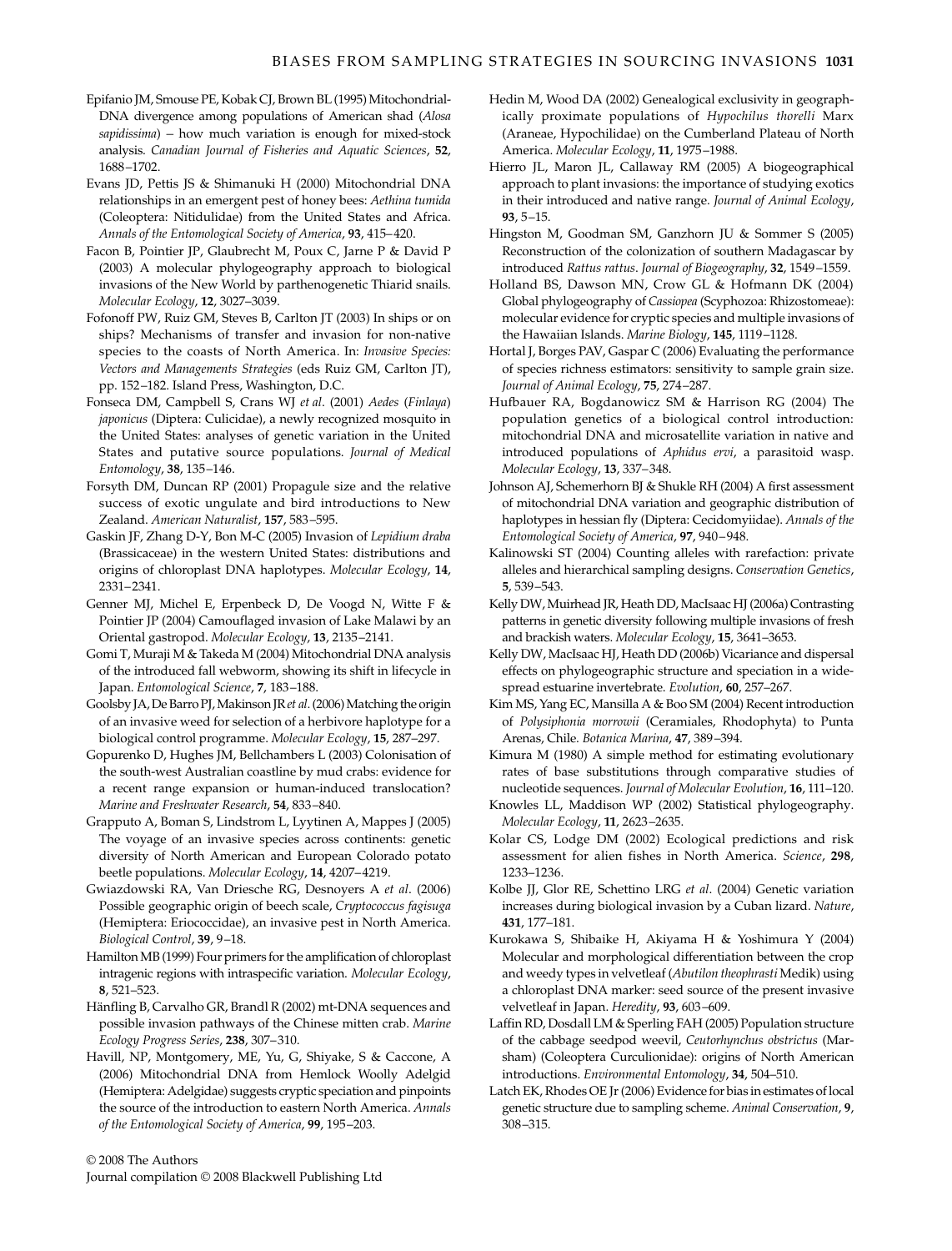#### **1032** J. R. MUIRHEAD *ET AL.*

- Le Page SL, Livermore RA, Cooper DW & Taylor AC (2000) Genetic analysis of a documented population bottleneck: introduced Bennett's wallabies (*Macropus rufogriseus rufogriseus*) in New Zealand. *Molecular Ecology*, **9**, 753–763.
- Libois RM, Michaux JR, Ramalhinho MG, Maurois C & Sara M (2001) On the origin and systematics of the northern African wood mouse (*Apodemus sylvaticus*) populations: a comparative study of mtDNA restriction patterns. *Canadian Journal of Zoology*, **79**, 1503–1511.
- Lindholm AK, Breden F, Alexander HJ *et al*. (2005) Invasion success and genetic diversity of introduced populations of guppies *Poecilia reticulata*. Australia. *Molecular Ecology*, **14**, 3671–3682.
- Lodge DM, Williams SL, MacIsaac HJ *et al*. (2006) Biological invasions: recommendations for U.S. policy and management. *Ecological Applications*, **16**, 2035–2054.
- López-Legentil S, Turon X & Planes S (2006) Genetic structure of the star sea squirt, *Botryllus schlosseri*, introduced in southern European harbours. *Molecular Ecology*, **15**, 3957–3967.
- Lynch M, Crease TJ (1990) The analysis of population survey data on DNA-sequence variation. *Molecular Biology and Evolution*, **7**, 377–394.
- Mack RN, Simberloff D, Lonsdale WM *et al*. (2000) Biotic invasions: causes, epidemiology, global consequences, and control. *Ecological Applications*, **10**, 689–710.
- Manel S, Gaggiotti OE, Waples RS (2005) Assignment methods: matching biological questions with appropriate techniques. *Trends in Ecology & Evolution*, **20**, 136–142.
- Martel C, Viard F, Bourguet D & Garcia-Meunier P (2004) Invasion by the marine gastropod *Ocinebrellus inornatus* in France I. Scenario for the source of introduction. *Journal of Experimental Marine Biology and Ecology*, **305**, 155–170.
- May GE, Gelembiuk GW, Panov VE, Orlova MI & Lee CE (2006) Molecular ecology of zebra mussel invasions. *Molecular Ecology*, **15**, 1021–1031.
- McIvor L, Maggs CA, Provan J, Stanhope MJ (2001) *rbc*L sequences reveal cryptic introductions of the Japanese red alga *Polysiphonia harveyi*. *Molecular Ecology*, **10**, 911–919.
- Meusnier I, Valero M, Destombe C, *et al*. (2002) Polymerase chain reaction-single strand conformation polymorphism analyses of nuclear and chloroplast DNA provide evidence for recombination, multiple introductions and nascent speciation in the *Caulerpa taxifolia* complex. *Molecular Ecology*, **11**, 2317–2325.
- Modolo L, Salzburger W & Martin RD (2005) Phylogeography of Barbary macaques (*Macaca sylvanus*) and the origin of the Gibraltar colony. *Proceedings of the National Academy of Sciences, USA*, **102**, 7392–7397.
- Morando M, Avila LJ, Sites JW Jr (2003) Sampling strategies for delimiting species: genes, individuals, and populations in the *Liolaemus elongatus-kriegi* complex (Squamata: Liolaemidae) in Andean-Patagonian South America. *Systematic Biology*, **52**, 159–185.
- Moyer GR, Osborne M & Turner TF (2005) Genetic and ecological dynamics of species replacement in an arid-land river system. *Molecular Ecology*, **14**, 1263–1273.
- Muirhead JR, Ejsmont-Karabin J, MacIsaac HJ (2006) Quantifying rotifer species richness in temperate lakes. *Freshwater Biology*, **51**, 1696.
- Muñoz-Fuentes, V, Green, AJ, Sorenson, MD, Negro, JJ & Vilà, C (2006) The ruddy duck *Oxyura jamaicensis* in Europe: natural colonization or human introduction? *Molecular Ecology*, **15**, 1441–1453.
- Nardi F, Carapelli A, Dallai R, Roderick GK & Frati F (2005) Population structure and colonization history of the olive fly, *Bactrocera oleae* (Diptera, Tephritidae). *Molecular Ecology*, **14**, 2729–2738.
- Neigel JE, Avise JC (1993) Application of a random walk model to geographic distributions of animal mitochondrial DNA variation. *Genetics*, **135**, 1209–1220.
- O Foighil D, Gaffney PM, Wilbur AE & Hilbish TJ (1998) Mitochondrial cytochrome oxidase I gene sequences support an Asian origin for the Portuguese oyster *Crassostrea angulata*. *Marine Biology*, **131**, 497–503.
- Oliverio M, Burke R, Bologna MA, Wirz A & Mariottini P (2001) Molecular characterization of native (Italy) and introduced (USA) *Podarcis sicula* populations (Reptilia, Lacertidae). *Italian Journal of Zoology*, **68**, 121–124.
- Ott J (1992) Strategies for characterizing highly polymorphic markers in human gene-mapping. *American Journal of Human Genetics*, **51**, 283–290.
- Paradis E, Strimmer K, Claude J *et al*. (2005) *APE: Analyses of Phylogenetics and Evolution*. *R Package version 1.8*. URL: http:// [cran.r-project.org/src/contrib/Descriptions/ape.html](http://cran.r-project.org/src/contrib/Descriptions/ape.html)
- Peterson, C (2006) Range expansion in the northeast Pacific by an estuary mud crab — a molecular study. *Biological Invasions*, **8**, 565–576.
- Pons O, Petit RJ (1995) Estimation, variance and optimal sampling of gene diversity.1. Haploid Locus. *Theoretical and Applied Genetics*, **90**, 462–470.
- R Development Core Team (2007) *Royal: A Language and Environment for Statistical Computing*. R Foundation for Statistical Computing, Vienna, Austria. Available from URL: [http://www.R-project.org.](http://www.R-project.org)
- Roderick GK (2004) Tracing the origin of pests and natural enemies: genetic and statistical approaches. In: *Genetics, Evolution, and Biological Control* (eds Ehler LE, Sforza R, Mateille T), pp. 97–112. CABI Publishing, Cambridge, Massachusetts.
- Rollins LA, Woolnough AP, Sherwin WB (2006) Population genetic tools for pest management: a review. *Wildlife Research*, **33**, 251–261.
- Rouget M, Richardson DM (2003) Inferring process from pattern in plant invasions: a semimechanistic model incorporating propagule pressure and environmental factors. *American Naturalist*, **162**, 713–724.
- Roy MS & Sponer R (2002) Evidence of a human-mediated invasion of the tropical western Atlantic by the 'world's most common brittlestar'. *Philosophical Transactions of the Royal Society of London. Series B, Biological Sciences*, **269**, 1017–1023.
- Ruiz GM, Carlton JT (2003) Invasion vectors: a conceptual framework for management. In: *Invasive Species: Vectors and Managements Strategies* (eds Ruiz GM, Carlton JT), pp. 459–504. Island Press, Washington.
- Ruiz GM, Carlton JT, Wonham MJ, Anson HH (2000) Invasion of coastal marine communities in North America: Apparent patterns, processes, and biases. *Annual Review of Ecology and Systematics*, **31**, 481–531.
- Scheffer SJ (2000) Molecular evidence of cryptic species within the *Liriomyza huidobrensis* (Diptera: Agromyzidae). *Journal of Economic Entomology*, **93**, 1146–1151.
- Scheffer SJ & Grissell EE (2003) Tracing the geographical origin of *Megastigmus transvaalensis* (Hymenoptera: Torymidae): an African wasp feeding on a South American plant in North America. *Molecular Ecology*, **12**, 415–421.
- Scheffer SJ, Lewis ML (2006) Mitochondrial phylogeography of the vegetable pest *Liriomyza trifolii* (Diptera: Agromyzidae):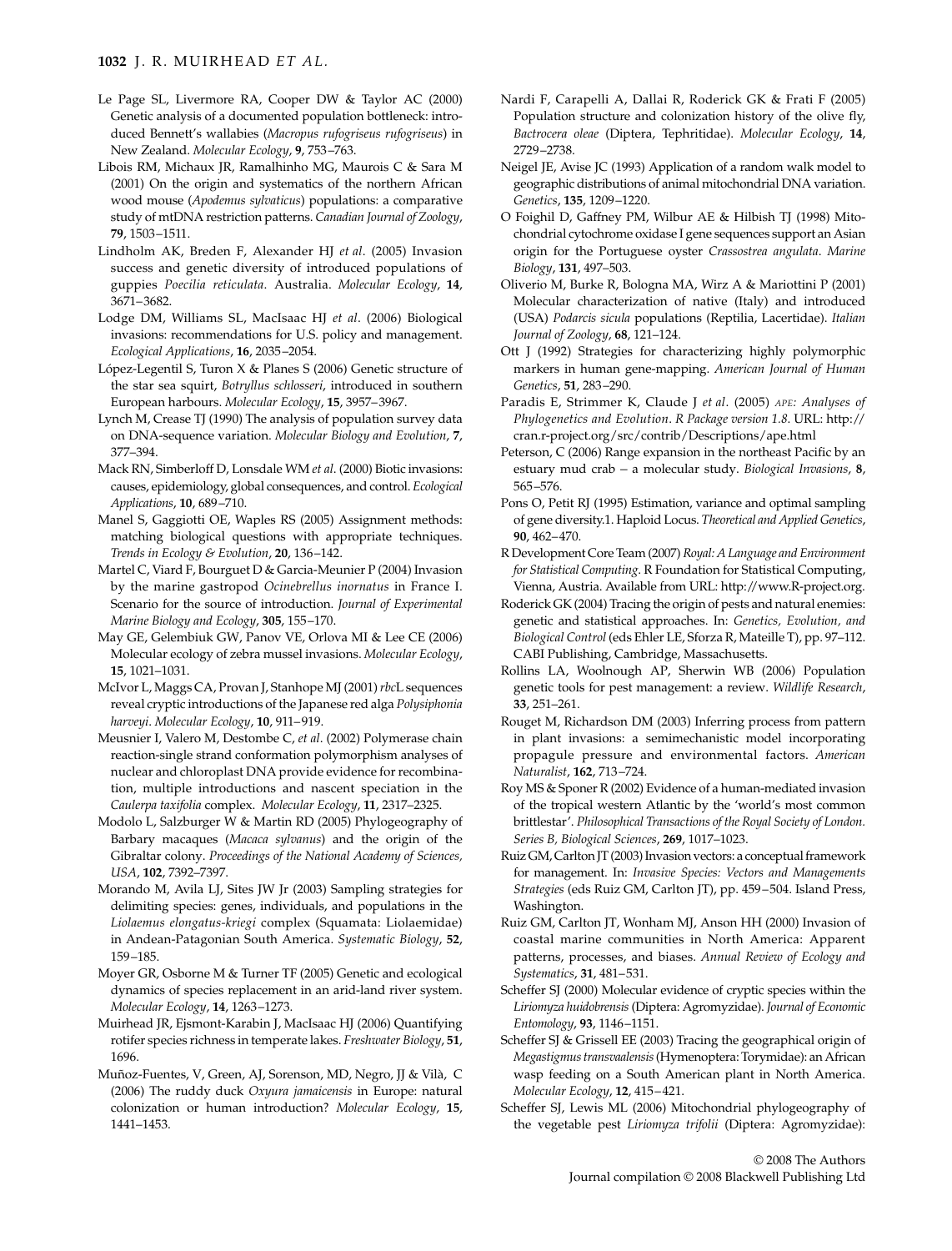diverged clades and invasive populations. *Annals of the Entomological Society of America*, **99**, 991–998.

- Selkoe KA, Toonen RJ (2006) Microsatellites for ecologists: a practical guide to using and evaluating microsatellite markers. *Ecology Letters*, **9**, 615–629.
- Silva JG, Meixner MD, McPheron BA, Steck GJ & Sheppard WS (2003) Recent mediterranean fruit fly (Diptera: Tephritidae) infestations in Florida — a genetic perspective. *Journal of Economic Entomology*, **96**, 1711–1718.
- Simon C, Frati F, Beckenbach A *et al*. (1994) Evolution, weighting, and phylogenetic utility of mitochondrial gene-sequences and a compilation of conserved polymerase chain reaction primers. *Annals of the Entomological Society of America*, **87**, 651–701.
- Slade RW, Moritz C (1998) Phylogeography of *Bufo marinus* from its natural and introduced ranges. *Proceedings of the Royal Society B: Biological Sciences*, **265**, 769–777.
- Smith PT (2005) Mitochondrial DNA variation among populations of the glassy-winged sharpshooter, *Homalodisca coagulata*. *Journal of Insect Science*, **5**, 1–8.
- Soltis DE, Soltis PS (1998) Choosing an approach and an appropriate gene for phylogenetic analysis. In: *Molecular Systematics of Plants II, DNA Sequencing* (eds Soltis DE, Soltis PS, Doyle JJ), pp. 1–42. Kluwer Academic Publishers, Boston.
- Städler T, Frye M, Neiman M & Lively CM (2005) Mitochondrial haplotypes and the New Zealand origin of clonal European *Potamopyrgus*, an invasive aquatic snail. *Molecular Ecology*, **14**, 2465–2473.
- Steiner FM, Schlick-Steiner BC, Trager JC *et al*. (2006) *Tetramorium tsushimae*, a new invasive ant in North America. *Biological Invasions*, **8**, 117–123.
- Stepien CA, Dillon AK & Chandler MD (1998) Genetic identity, phylogeography, and systematics of ruffe *Gymnocephalus* in the North American Great lakes and Eurasia. *Journal of Great Lakes Research*, **24**, 361–378.
- Stepien CA, Ford AM & Dillon-Klika AK (2003) Risk analysis and genetic identity of the Eurasian source population for the ruffe (*Gymnocephalus cernuus*) invasion in the Great Lakes. In: *Proceedings of Percis III, the 3rd International Symposium on Percid Fishes* (eds Barry TP & Malison JA), pp. 91–92. University of Wisconsin Sea Grant Institute, Madison, Wisconsin.
- Stepien CA, Brown JE, Neilson ME *et al*. (2005) Genetic diversity of invasive species in the Great Lakes versus their Eurasian source populations: insights for risk analysis. *Risk Analysis*, **25**, 1043–1060.
- Sunnucks P (2000) Efficient genetic markers for population biology. *Trends in Ecology & Evolution*, **15**, 199–203.
- Tatem AJ, Hay SI (2007) Climatic similarity and biological exchange in the worldwide transportation network. *Proceedings of the Royal Society B: Biological Sciences*, **274**, 1489–1496.
- Templeton AR (2004) Statistical phylogeography: methods of evaluating and minimizing inference errors. *Molecular Ecology*, **13**, 789–809.
- Templeton AR, Routman E, Phillips CA (1995) Separating population structure from population history: a cladistic analysis of the geographical distribution of mitochondrial DNA haplotypes in the tiger salamander, *Ambystoma tigrinum*. *Genetics*, **140**, 767–782.
- Therriault TW, Grigorovich IA, Cristescu ME *et al*. (2002) Taxonomic resolution of the genus *Bythotrephes* Leydig using molecular markers and re-evaluation of its global distribution. *Diversity and Distributions*, **8**, 67–84.

Tsutsui ND, Suarez AV, Holway DA & Case TJ (2001) Relationships

among native and introduced populations of the Argentine ant (*Linepithema humile*) and the source of introduced populations. *Molecular Ecology*, **10**, 2151–61.

- Turon X, Tarjuelo I, Duran S & Pascual M (2003) Characterising invasion processes with genetic data: an Atlantic clade of *Clavelina lepadiformis* (Ascidiacea) introduced into Mediterranean harbours. *Hydrobiologia*, **503**, 29–35.
- Vasquez EA, Glenn EP, Brown JJ, Guntenspergen GR, Nelson SG (2005) Salt tolerance underlies the cryptic invasion of North American salt marshes by an introduced haplotype of the common reed *Phragmites australis* (Poaceae). *Marine Ecology Progress Series*, **298** (1–8), 2005.
- Venables WN, Ripley BD (2002) *Modern Applied Statistics with S*, 4th edn. Springer, New York.
- Verling E, Ruiz GM, Smith DL *et al*. (2005) Supply-side invasion ecology: characterizing propagule pressure in coastal ecosystems. *Proceedings of the Royal Society B*: *Biological Sciences*, **272**, 1249–1256.
- Voisin M, Engel CR, Viard F (2005) Differential shuffling of native genetic diversity across introduced regions in a brown alga: aquaculture vs. maritime traffic effects. *Proceedings of the National Academy of Sciences, USA*, **102**, 5432–5437.
- Wares JP, Hughes AR, Grosberg RK (2005) Mechanisms that drive evolutionary change: insights from species introductions and invasions. In: *Species Invasions, Insights Into Ecology, Evolution, and Biogeography* (eds Sax DF, Stachowicz JJ, Gaines SD), pp. 229–257. Sinauer & Associates, Sunderland, Massachusetts.
- Williams DA, Overholt WA, Cuda JP & Hughes CR (2005) Chloroplast and microsatellite DNA diversities reveal the introduction history of Brazilian peppertree (*Schinus terebinthifolius*) in Florida. *Molecular Ecology*, **14**, 3643–3656.
- Wilson ACE, Zimmer EA, Prager EM, Kocher TD (1989) Restriction mapping in the molecular systematics of mammals: a retrospective salute. In: *The Hierarchy of Life* (eds Fernholm B, Bremer K, Jornvall H), pp. 407–419. Elsevier Press, Amsterdam, The Netherlands.
- Zardus JD & Hadfield MG (2005) Multiple origins and incursions of the Atlantic barnacle *Chthamalus proteus* in the Pacific. *Molecular Ecology*, **14,** 3719–3733.

Jim Muirhead is a postdoctoral fellow in the Department of Biological Sciences at the University of Alberta; he is interested in conceptual and applied models of biological invasion. Derek Gray is a PhD student at Queen's University, Kingston, ON; he is interested in the ecology and management of biological invasions. David Kelly is a postdoctoral researcher at Landcare Research, New Zealand; he is interested in biological invasion ecology and its study using molecular tools. Sandra Ellis is a researcher with the Department of Fisheries and Oceans Canada; she is interested in prevention and management of ship-mediated invasions. This work was completed while Muirhead (PhD student), Gray (MSc student), Kelly (postdoctoral fellow) and Ellis (MSc student) were resident at the Great Lakes Institute for Environmental Research (GLIER). Dan Heath is professor and Canada Research Chair in Conservation Genetics at GLIER; he is interested in fish reproduction, evolution, and conservation, though he has published extensively on genetics of invading species. Hugh Maclsaac is professor and DFO Invasive Species Research Chair at GLIER; he is Director of the Canadian Aquatic Invasive Species Network, and is interested in vectors of biological invasions.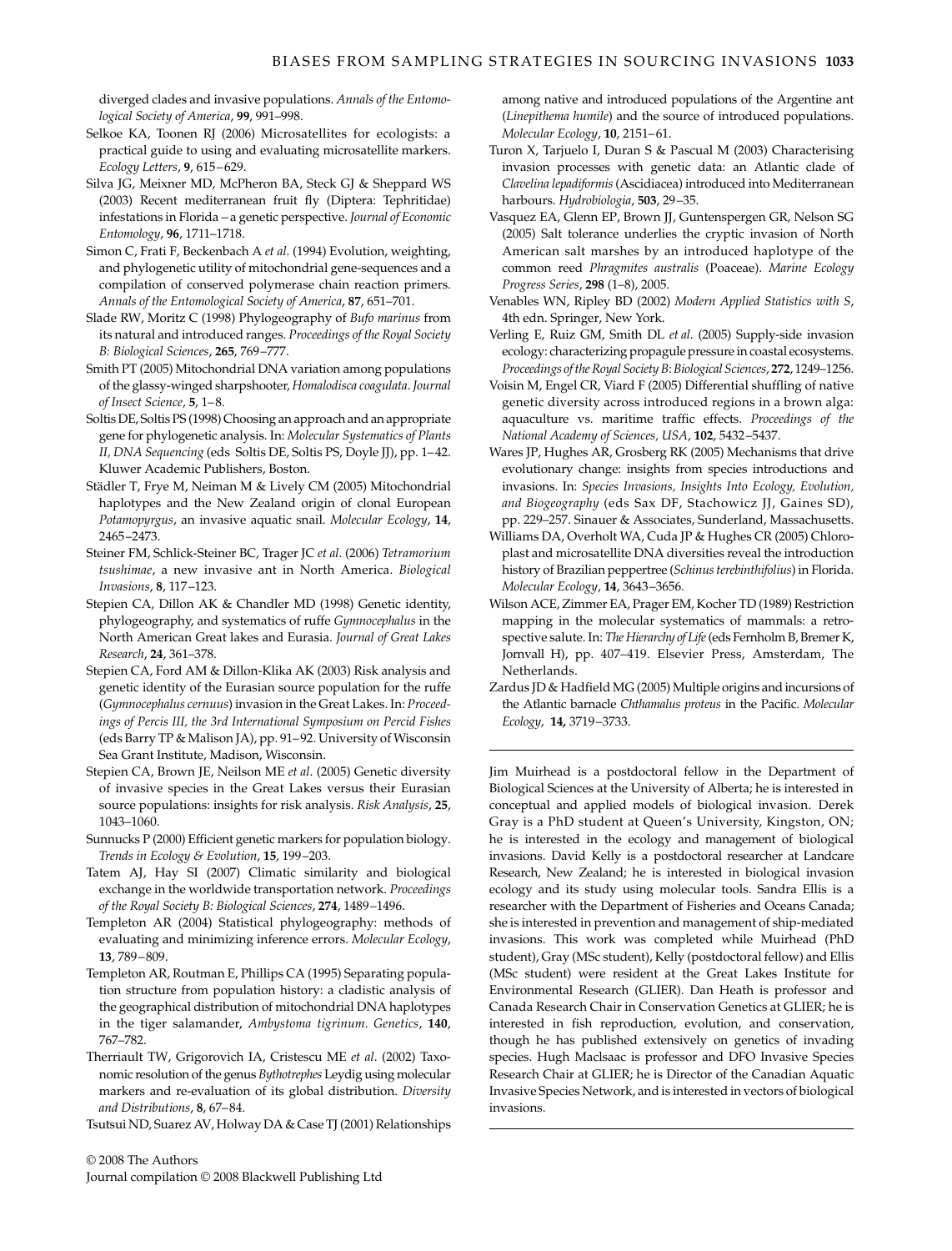## **Appendix 1**

Published studies that used mt and cpDNA sequence variation to identify the source of an introduced species, arranged phylogenetically, and including information on additional molecular markers used during the study. DAMD, directed amplification of minisatellite DNA; AFLP, amplified fragment length polymorphisms; RAPD, randomly amplified polymorphic DNA; ISSR, intersimple sequence repeats

| Study                                        | Group (Class, Order)               | Additional markers |
|----------------------------------------------|------------------------------------|--------------------|
|                                              | Aquatic invertebrates              |                    |
| Turon et al. 2003                            | Ascidiacea, Enterogona             |                    |
| Castilla et al. 2002                         | Ascidiacea, Pleurogona             |                    |
| López-Legentil et al. 2006                   | Ascidiacea, Pleurogona             |                    |
| O Foighil et al. 1998                        | Bivalvia, Ostreoida                |                    |
| May et al. 2006                              | Bivalvia, Veneroida                |                    |
| Therriault et al. 2002                       | Branchiopoda, Cladocera            | <b>DAMD</b>        |
| Cristescu et al. 2001                        | Branchipoda, Cladocera             |                    |
| Martel et al. 2004                           | Gastropoda, Neogastropoda          | Allozymes          |
| Facon et al. 2003                            | Gastropoda, Neotaenioglossa        |                    |
| Genner et al. 2004                           | Gastropoda, Neotaenioglossa        |                    |
| Städler et al. 2005                          | Gastropoda, Neotaenioglossa        |                    |
| Bachelet et al. 2004                         | Gastropoda, Sorbeoconcha           |                    |
| Cristescu et al. 2004                        | Malacostraca, Amphipoda            |                    |
| Kelly et al. 2006                            | Malacostraca, Amphipoda            |                    |
| Gopurenko et al. 2003                        | Malacostraca, Decapoda             | Microsatellites    |
| Hänfling et al. 2002                         | Malacostraca, Decapoda             |                    |
| Peterson 2006                                | Malacostraca, Decapoda             |                    |
| Zardus & Hadfield 2005                       | Maxillopoda, Sessilia              |                    |
| Roy & Sponer 2002                            | Ophiuroidea, Ophiurida             |                    |
| Bastrop et al. 1998                          | Polychaeta, Canalipalpata          |                    |
| Holland et al. 2004                          | Scyphozoa, Rhizostomeae            |                    |
|                                              | Insects                            |                    |
| Grapputo et al. 2005                         | Insecta, Coleoptera                | AFLPs              |
| Cognato et al. 2005                          | Insecta, Coleoptera                |                    |
| Evans et al. 2000                            | Insecta, Coleoptera                |                    |
| Laffin et al. 2005                           | Insecta, Coleoptera                |                    |
| Fonseca et al. 2001                          | Insecta, Diptera                   | RAPDs              |
| Johnson et al. 2004                          | Insecta, Diptera                   |                    |
| Nardi et al. 2005                            | Insecta, Diptera                   | Microsatellites    |
| Scheffer 2000                                | Insecta, Diptera                   |                    |
| Scheffer & Lewis 2006                        | Insecta, Diptera                   |                    |
| Silva et al. 2003                            | Insecta, Diptera                   |                    |
| Chu et al. 2006                              | Insecta, Hemiptera                 |                    |
| Downie 2002                                  | Insecta, Hemiptera                 |                    |
| Gwiazdowski et al. 2006                      | Insecta, Hemiptera                 |                    |
| Havill et al. 2006                           | Insecta, Hemiptera                 |                    |
| Smith 2005                                   | Insecta, Homoptera                 |                    |
| Hufbauer et al. 2004                         | Insecta, Hymenoptera               | Microsatellites    |
| Scheffer & Grissell 2003                     | Insecta, Hymenoptera               |                    |
| Steiner et al. 2006                          | Insecta, Hymenoptera               |                    |
| Tsutsui et al. 2001                          | Insecta, Hymenoptera               | Microsatellites    |
| Austin et al. 2006                           | Insecta, Isoptera                  |                    |
| Gomi et al. 2004                             | Insecta, Lepidoptera               |                    |
|                                              | Fishes                             |                    |
| Collins et al. 2002                          | Actinoptergyii, Angulliformes      |                    |
| Moyer et al. 2005                            | Actinopterygii, Cypriniformes      | Microsatellites    |
| Lindholm et al. 2005                         | Actinoptergyii, Cyprinodontiformes | Microsatellites    |
| Azzurro et al. 2006                          | Actinoptergyii, Perciformes        |                    |
| Stepien et al. 1998                          | Actinoptergyii, Perciformes        |                    |
|                                              | Actinoptergyii, Perciformes        | Nuclear introns    |
| Stepien et al. 2003<br>Dougherty et al. 1996 | Actinopterygii, Perciformes        |                    |
|                                              |                                    |                    |